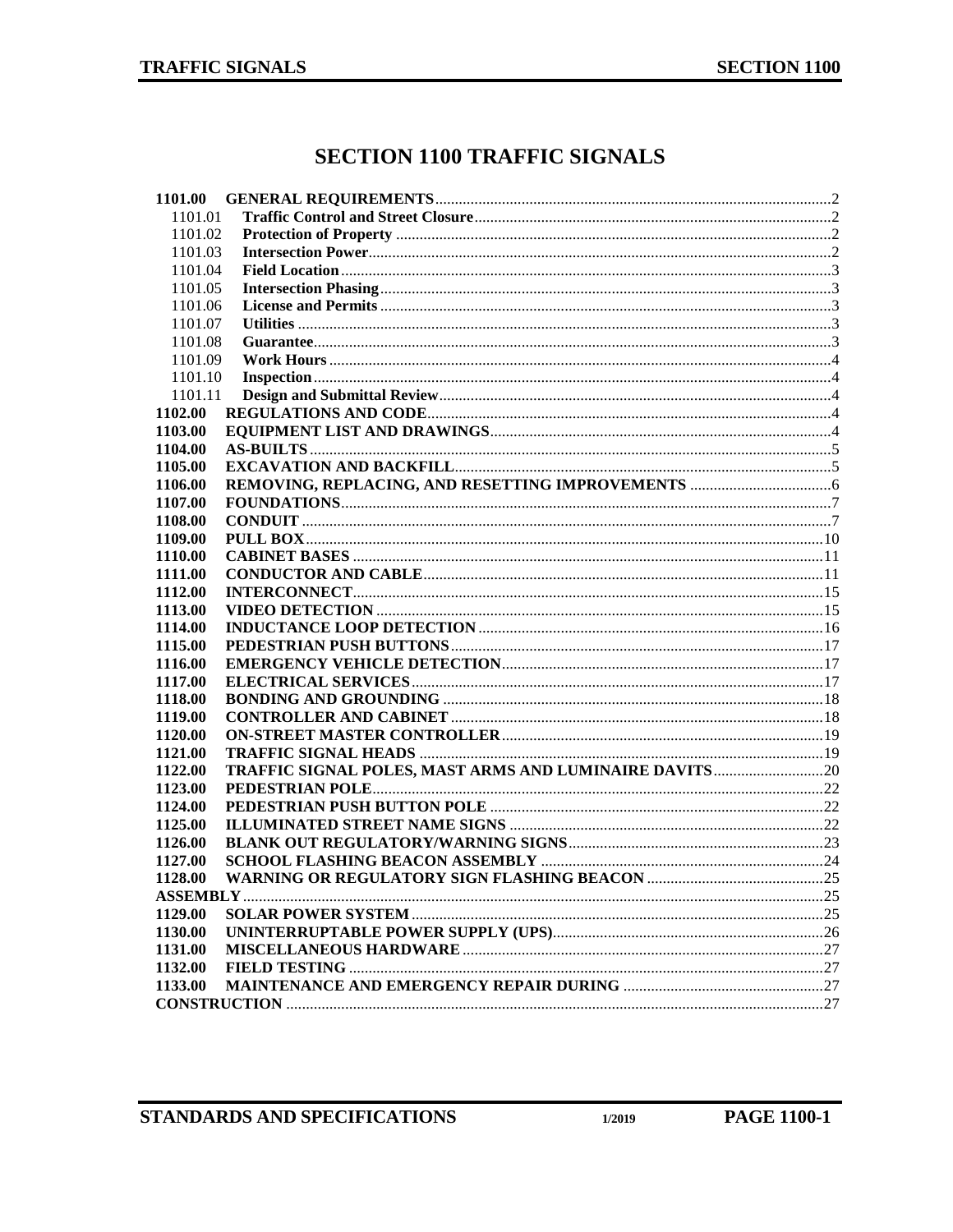# **SECTION 1100 TRAFFIC SIGNALS**

### <span id="page-1-0"></span>**1101.00 GENERAL REQUIREMENTS**

#### <span id="page-1-1"></span>1101.01 **Traffic Control and Street Closure**

The Contractor or Developer will be required to maintain access to all properties throughout the period of construction for this project. The Contractor or Developer shall be required to erect, maintain, and remove all barricades, traffic control signs and devices necessary for any street closure including detour signs. Any signs not in use shall be turned away from traffic or removed from the job site. All traffic control devices shall be in good condition. Signs shall be clean, retro reflective, and free of scratches and graffiti.

Any street closure must be pre-approved by the Town Engineer. All such barricades and traffic control signs and devices shall be in accordance with the latest edition of the "Manual on Uniform Traffic Control Devices for Streets and Highways" including the "Colorado Supplement". Traffic control plans shall be submitted to the Town Engineer for review no later than two (2) weeks in advance of any work.

#### <span id="page-1-2"></span>1101.02 **Protection of Property**

The Contractor or Developer shall assume full responsibility and expense for the protection of all public and private property, structures, water mains, sewers, utilities, etc., both above and below ground, at or near the site or sites of the work being performed under the Contract, or which are in any manner affected by the prosecution of the work or the transportation of personnel and materials in connection therewith.

The Contractor or Developer shall give notice of not less than forty-eight (48) hours to the Town Engineer and to other owner or owners of public or private property or utilities when they will be affected by the work to be performed under the Contract; and shall make all necessary arrangements with the Town, owner or owners for the removal, replacement, or protection of such property or utilities.

The Contractor or Developer shall be responsible for insuring that all work sites are properly cleaned and barricaded prior to the completion of the day's activities.

#### <span id="page-1-3"></span>1101.03 **Intersection Power**

The Contractor or Developer shall notify the Town Engineer a minimum of three (3) weeks prior to the signal turn-on so that orders may be issued for service inspection and power connection as applicable.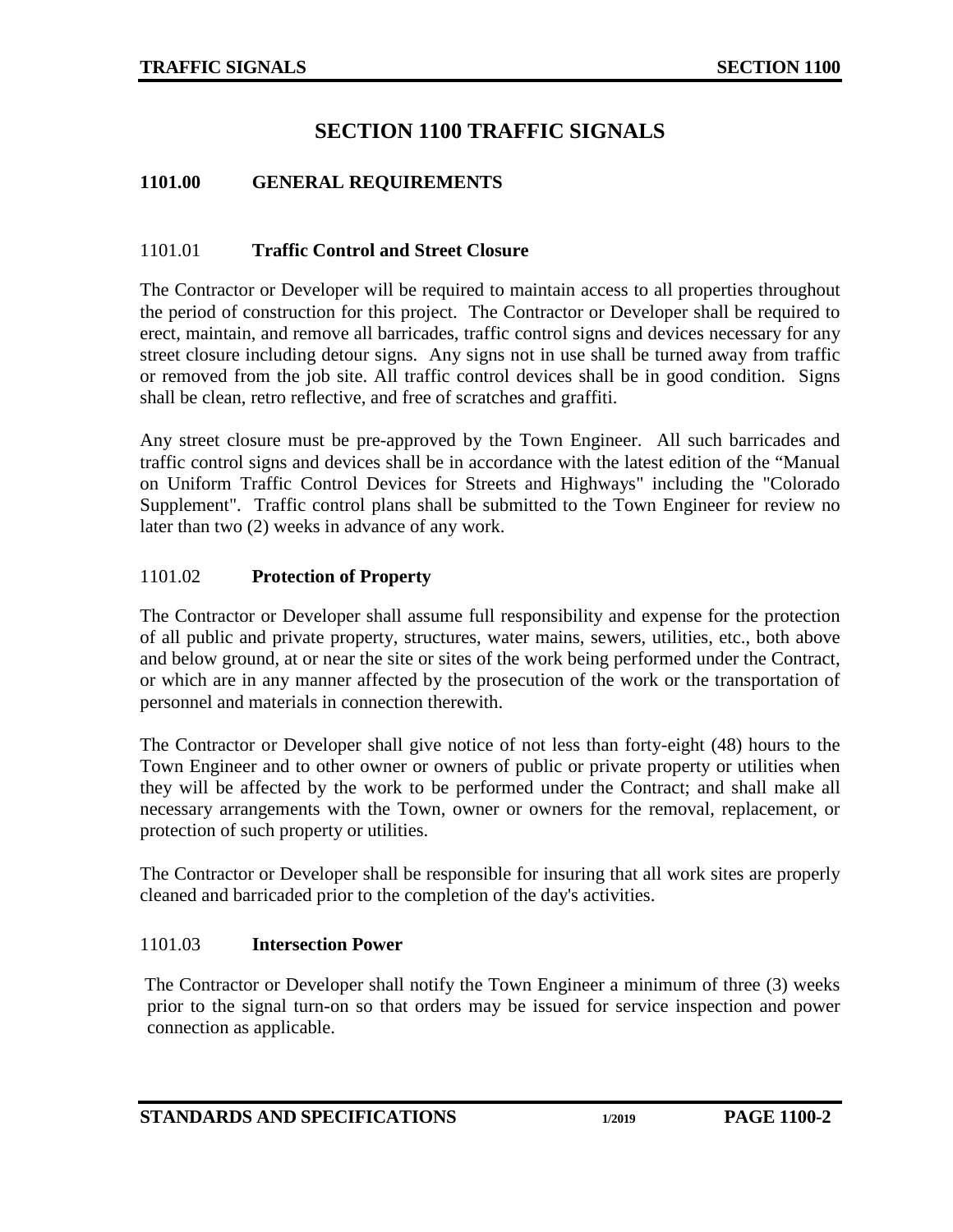### <span id="page-2-0"></span>1101.04 **Field Location**

 All loops, poles, control cabinets, pull boxes, pole foundations and permanent pavement markings shall be field located by the Town Engineer.

#### <span id="page-2-1"></span>1101.05 **Intersection Phasing**

Intersection phasing shall be as defined in the table below regardless of direction of the coordinated vehicular movements. When intersection phasing defined in the plans and/or project specials conflicts with that defined here within, the Town Engineer shall make final determination as to the intersection phasing.

| <b>Controller Phase</b> | <b>Vehicular Movement</b>     |
|-------------------------|-------------------------------|
|                         | Main Street Left Turn (SB/WB) |
|                         | Main Street Through (NB/EB)   |
|                         | Side Street Left Turn (NB/WB) |
|                         | Side Street Through (SB/EB)   |
|                         | Main Street Left Turn (NB/EB) |
|                         | Main Street Through (SB/WB)   |
|                         | Side Street Left Turn (SB/EB) |
|                         | Side Street Through (NB/WB)   |

#### <span id="page-2-2"></span>1101.06 **License and Permits**

The Contractor or Developer shall obtain any, and all, permits as necessary from the Town's Public Works Department and CDOT as may be applicable.

### <span id="page-2-3"></span>1101.07 **Utilities**

All utility locations and elevations will require field verification in cooperation with the affected companies and public agencies. The Contractor or Developer shall be responsible for locating all underground utilities, valve boxes, manholes, etc., and insuring that they are properly protected and adjusted as called for in the plans and/or project specials. When utility adjustments are required, but have not been called for in the plans and/or project specials, the Contractor or Developer shall notify the Town.

#### <span id="page-2-4"></span>1101.08 **Guarantee**

There shall be a two (2) year guarantee on all work performed by the Contractor or Developer. Said two (2) year period shall commence from the date of Construction Acceptance as defined in section 200, Acceptance Procedures, of these STANDARDS AND SPECIFICATIONS. Upon Final Acceptance, normal operation and maintenance shall become the responsibility of the Town.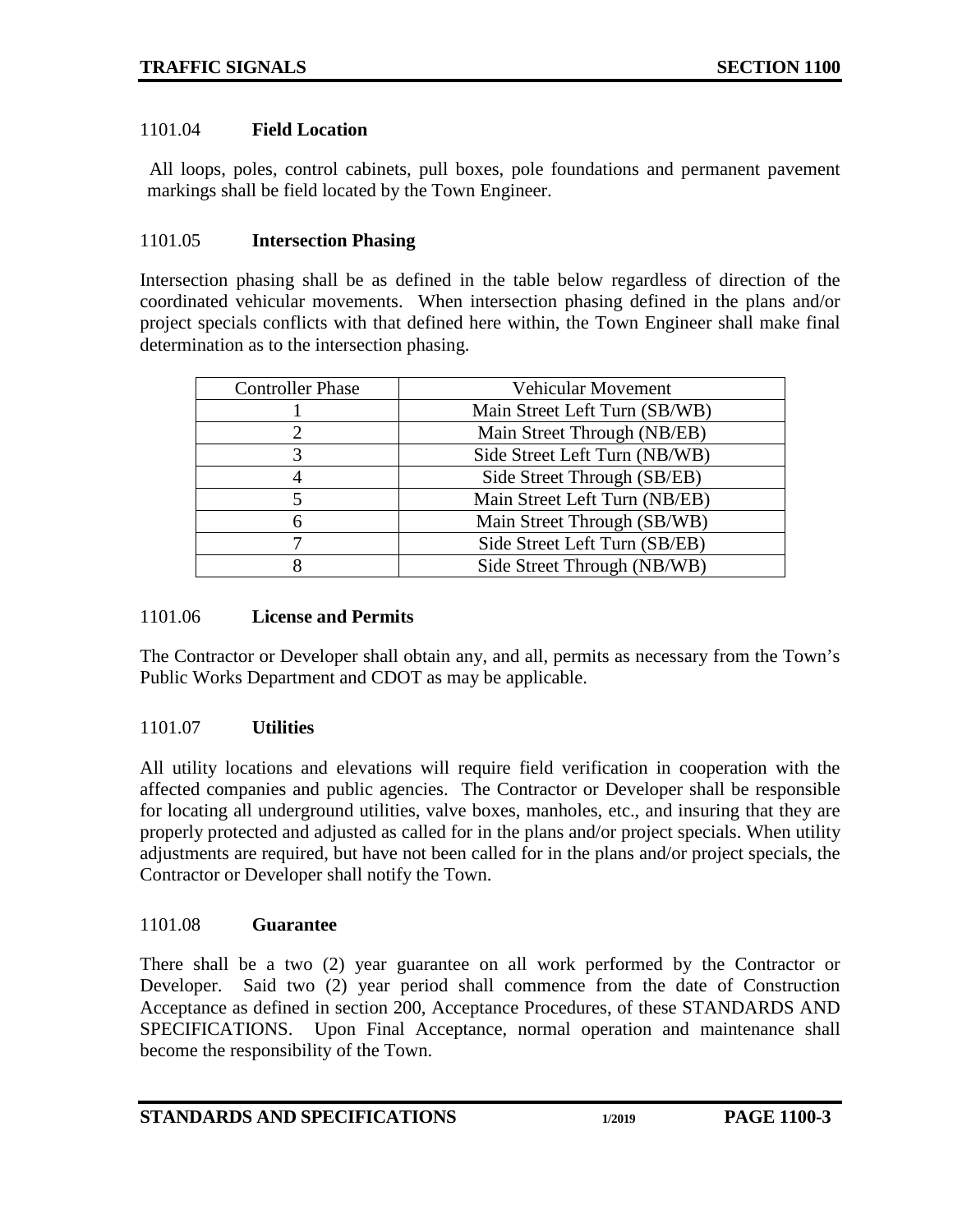#### <span id="page-3-0"></span>1101.09 **Work Hours**

Working hours shall be as defined in sections 131.01 and 171.00 of these STANDARDS AND SPECIFICATIONS. The Contractor or Developer, upon approval of the traffic control plan by the Town Engineer, will only be allowed lane closures in the public roadway during normal working hours and/or at other times as requested by the Contractor or Developer, and approved by the Town Engineer via written approval.

#### <span id="page-3-1"></span>1101.10 **Inspection**

Prior to both Construction Acceptance and Final Acceptance, the Town Engineer will employ the services of the Town's designated Traffic Signal Maintenance Contractor to assist with the said inspection. The Contractor or Developer shall reimburse the Town for the actual cost associated with the utilization of the Town's designated Traffic Signal Maintenance Contractor for the inspections.

### <span id="page-3-2"></span>1101.11 **Design and Submittal Review**

The Town Engineer may elect to employ the services of the Town's designated Traffic Signal Maintenance Contractor to review design drawings, shop drawings, and specifications for equipment and materials. In such cases, the Contractor or Developer shall reimburse the Town the actual costs associated with the utilization of the Town's designated Traffic Signal Maintenance Contractor for the review.

### <span id="page-3-3"></span>**1102.00 REGULATIONS AND CODE**

All materials and workmanship shall conform to the standards of the latest edition of the Colorado Department of Transportation Standard Specifications for Road and Bridge Construction. If conflicts arise between the Colorado Department of Transportation Standard Specifications for Road and Bridge Construction and these STANDARDS AND SPECIFICATIONS, these STANDARDS AND SPECIFICATIONS shall take precedence. In addition to requirements of the Colorado Department of Transportation Standard Specifications for Road and Bridge Construction, and the Contract Documents, all material and work shall conform to the requirements of the National Electrical Line Construction of the Public Utilities Commission, the Standards of the American Society for Testing and Materials (ASTM), the American Standards Association (ASA), and any local ordinance which may apply.

### <span id="page-3-4"></span>**1103.00 EQUIPMENT LIST AND DRAWINGS**

After contract award, prior to installation, and/or at the Town Engineer's request, the Contractor or Developer shall submit shop drawings and specifications for equipment and materials the Contractor or Developer proposes to furnish. The shop drawings and specifications shall be complete as to name of manufacturer, size, and catalog number of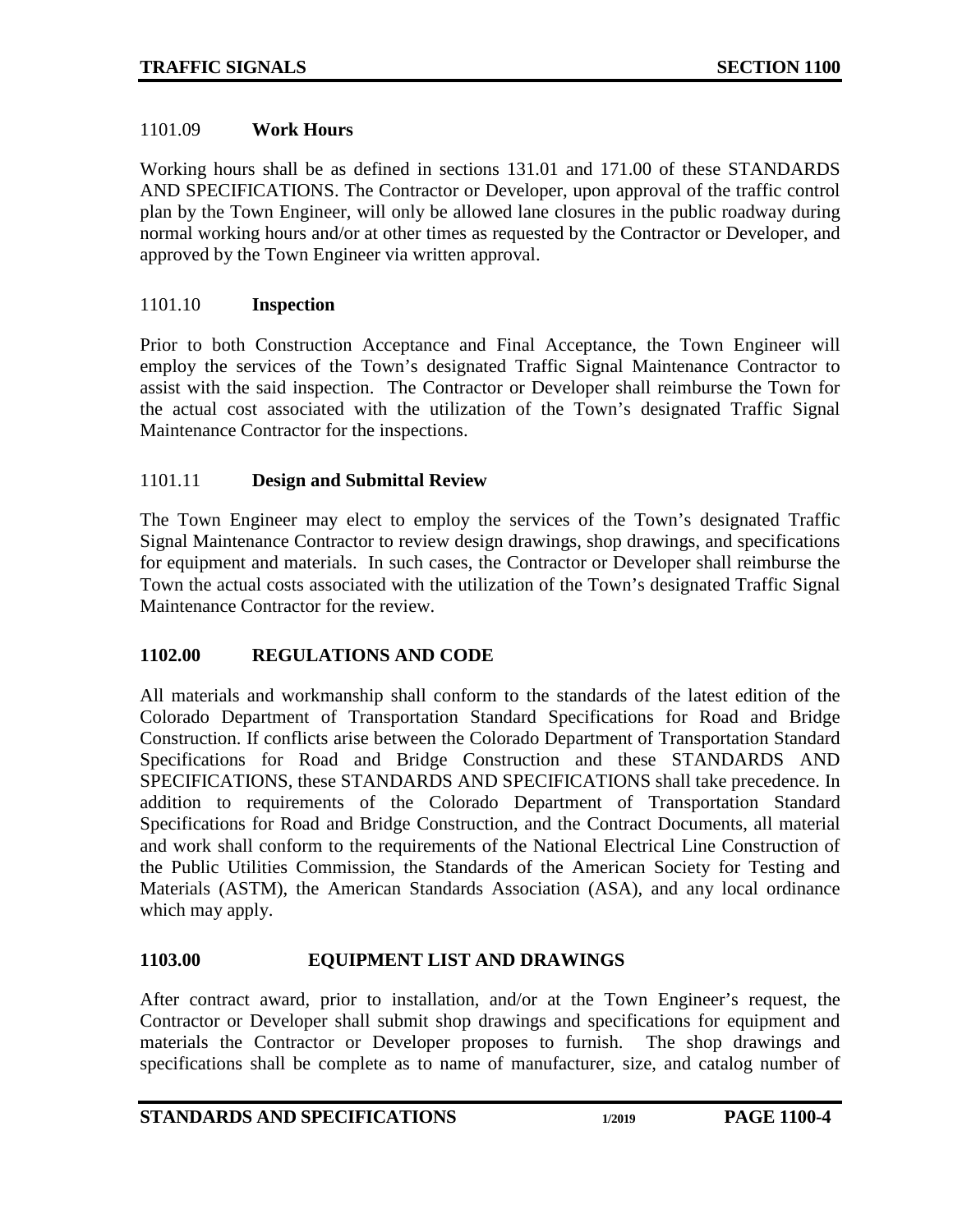unit, and shall be supplemented by such other data as may be required. The Town Engineer's approval shall be required prior to installation.

Inspection or sampling of any materials, other than those materials already approved by the Town Engineer, must be made by the Town Engineer prior to installation. If the Contractor or Developer proposes a substitution of material called for in the plans, project specials, as specifically defined in these specifications, or as shown in approved submittals and shop drawings, the Contractor or Developer shall provide additional information to prove the substitution item is of equal or superior quality. Any material and/or equipment installed by the Contractor or Developer that is not in conformance with these specifications shall be removed and/or replaced solely at the Contractor or Developer's expense.

### <span id="page-4-0"></span>**1104.00 AS-BUILTS**

The Contractor or Developer shall submit "as-built drawings" showing in detail all construction changes, including, but not limited to wiring, cable, and location and depth of conduit. As-Builts shall be submitted at the end of the project and shall be required prior to Construction Acceptance by the Town.

# <span id="page-4-1"></span>**1105.00 EXCAVATION AND BACKFILL**

Excavations for the installation of conduit, foundations, and other appurtenances shall be performed in such a manner as to cause the least possible injury to the streets, sidewalks and other improvements. The trenches shall not be excavated wider than necessary for the proper installation of conduit, foundations, and other appurtenances. Excavating shall not be performed until immediately before installation of conduit, foundations, and other appurtenances. The material from the excavation shall be placed in a position where the least interference with the surface drainage will occur and without obstruction to vehicular or pedestrian traffic. All excavations shall be done in conformance with OSHA regulations. Excavated material shall be removed at the completion of the project or as directed by the Town Engineer.

Excavations, after backfilling, shall be kept well filled and maintained in a smooth and well-drained condition until permanent repairs are made. The Colorado Department of Transportation latest edition of Standard Specifications for Road and Bridge Construction shall be used for standards for compaction, except as outlined in Section 5.3 herein.

Trench excavation for conduit within the roadway shall be 2-inches wider than the outside diameter of the conduit but shall not exceed 6-inches. Backfilling and patching of roadway cuts shall refer to section 500.00 of these STANDARDS AND SPECIFICATIONS.

At the end of each day's work and any other time construction operations are suspended, all construction equipment and other obstructions shall be removed from that portion of the roadway open for use by public traffic.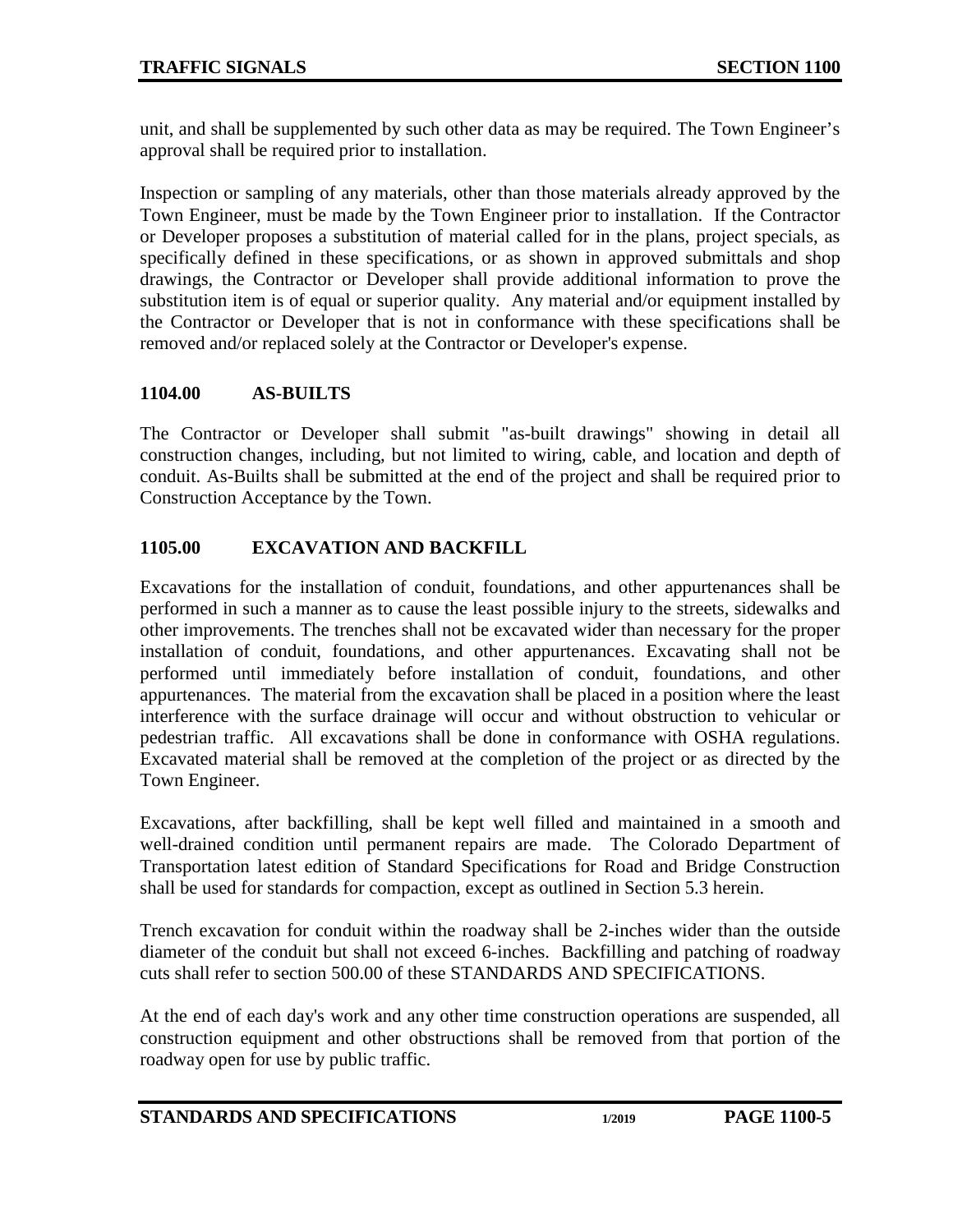Excavations in streets or highways shall be performed in such a manner that, at a minimum, one (1) lane of traffic in each direction shall be open to public traffic during the approved work hours.

When excavations remain open overnight when approved by the Town Engineer, they shall be properly marked to warn motorists and/or pedestrians. The excavation shall be properly barricaded for vehicles and/or pedestrians.

Excavating and backfilling for foundations shall be incidental to the pay item for which a foundation is required. Excavating and backfilling for conduit trenches shall be paid for under the appropriate conduit trenching pay item.

## <span id="page-5-0"></span>**1106.00 REMOVING, REPLACING, AND RESETTING IMPROVEMENTS**

The Contractor or Developer shall replace or reconstruct sidewalks, curbs, gutters, rigid or flexible pavement, and any other improvements removed during construction according to section 400.00 of these STANDARDS AND SPECIFICATIONS.

Removal items shall be as indicated in the pay item list and shall consist of the items specifically identified on the plans, or in writing by the Town Engineer. It shall be the Contractor or Developer's responsibility to assure that the Contractor or Developer has a full and complete understanding of included items prior to bidding.

Removal of poles and controllers shall include foundation removal to the depth indicated by the Town Engineer. Otherwise, removal shall consist of complete elimination of the specified items. Any conduit runs associated with the foundation shall be extended or abandoned as called for on the plans.

Where traffic signal equipment and/or materials are slated for removal, the Town shall define which traffic signal equipment and/or materials are to remain property of the Town, being kept for future reuse. All traffic signal materials and/or equipment which is to remain the property of the Town shall be delivered to the Town storage site with the address being provided by the Town.

Reset pay items shall be as indicated in the pay item list and shall consist of the items specifically identified in the plans, or in writing by the Town Engineer. It shall be the Contractor or Developer's responsibility to assure that the Contractor or Developer has a full and complete understanding of included items prior to bidding.

Reset items are to be initially removed, then adjusted or modified as directed by the Town Engineer, and finally reinstalled to full operational capability. Modifications and adjustments shall be detailed on the plans or stated in writing by the Town Engineer, and shall be incidental to the reset pay item.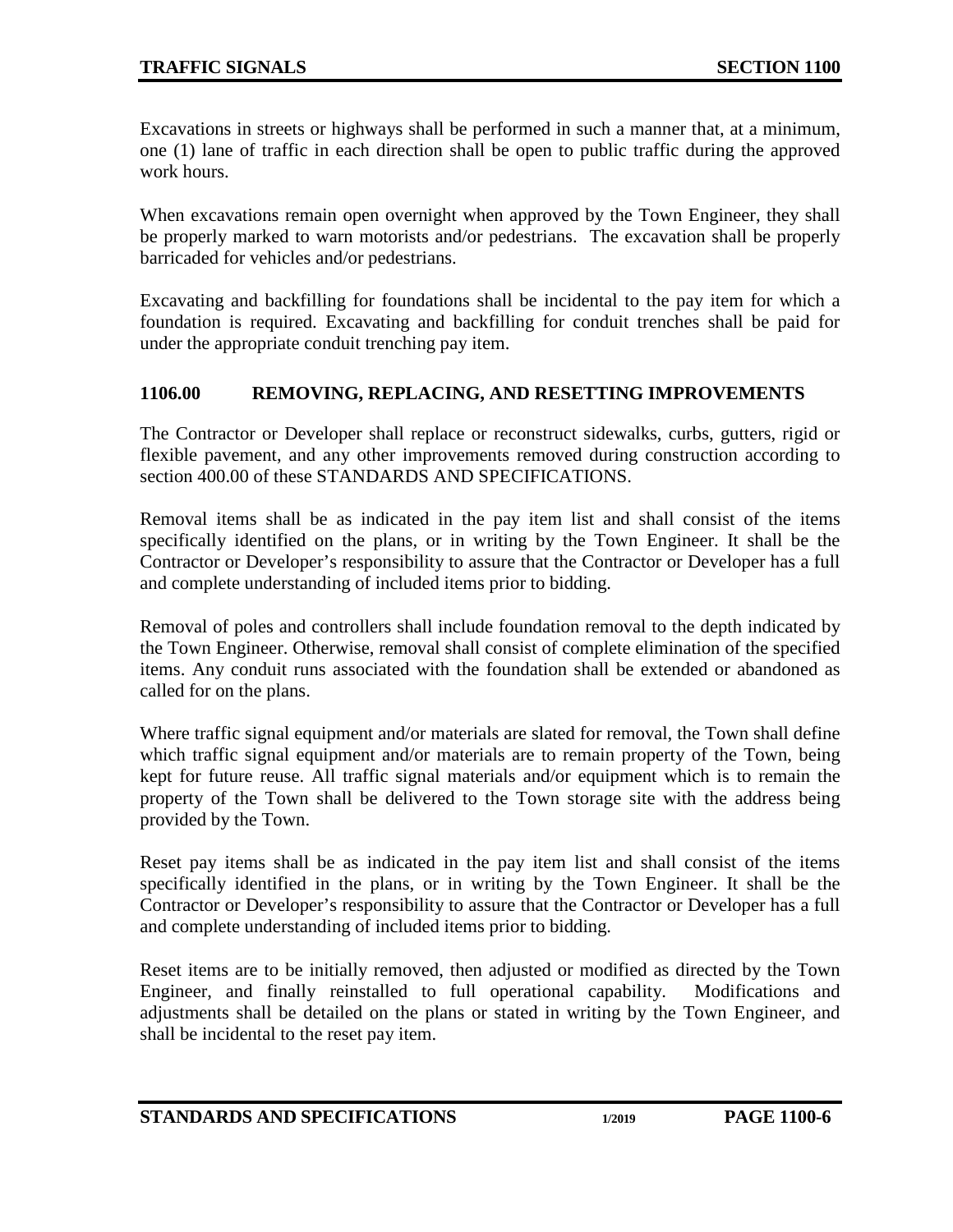#### <span id="page-6-0"></span>**1107.00 FOUNDATIONS**

All concrete foundations shall be of a class as defined by the most recent revision of the Colorado Department of Transportation latest edition of Standard Specifications for Road and Bridge Construction or as otherwise directed by the Town Engineer.

The bottom of foundations shall rest on properly compacted ground. Cast-in-place foundations shall be poured monolithically. The exposed portions shall be formed to present a neat appearance.

Pre-cast pole footings, if used, shall be used only for roadway lighting and pedestal poles. They shall be installed in drilled holes, with tamped sand backfill material.

Forms shall be true to line and grade. Tops of foundations, except as noted on plans, shall be finished to curb or sidewalk grade, or as ordered by the Town Engineer. Forms shall be rigid and securely braced in place, and inspected prior to the pouring of concrete. Conduit ends and anchor bolts shall be placed in proper position and to template until the concrete sets.

Anchor bolts shall conform to the manufacturer's specifications and each individual bolt shall have a minimum of two (2) flat washers, one (1) lock washer, and two (2) nuts. Shims or other similar devices will not be allowed for plumbing or raking.

Both forms and ground, which will be in contact with the concrete, shall be thoroughly moistened before placing concrete. Forms shall not be removed until the concrete has thoroughly set.

Reinforcing steel shall be installed in foundations as specified in the Construction Plans.

All foundations (concrete and fiberglass) shall be incidental to the pay item for which a foundation is required. Ground rods shall be provided as indicated in the standard details, and these shall be incidental to the installation pay item as well.

### <span id="page-6-1"></span>**1108.00 CONDUIT**

All cables and conductors not shown on the plans as aerial cable shall be installed in conduit unless installed in poles, pedestals, or master arms. All metal conduits referred to in the specifications and shown on the plans shall be the rigid pipe type of ductile steel that is adequately galvanized. All PVC conduits shall be Schedule 80 or heavier. For new conduit installations, PVC or Schedule 80 polypipe shall be understood unless otherwise defined.

The Contractor or Developer, at his sole expense, may use larger conduit than specified in the plans, if desired. Where larger conduit is used, it shall be for the entire length of the run from outlet to outlet. No reducing couplings will be permitted underground.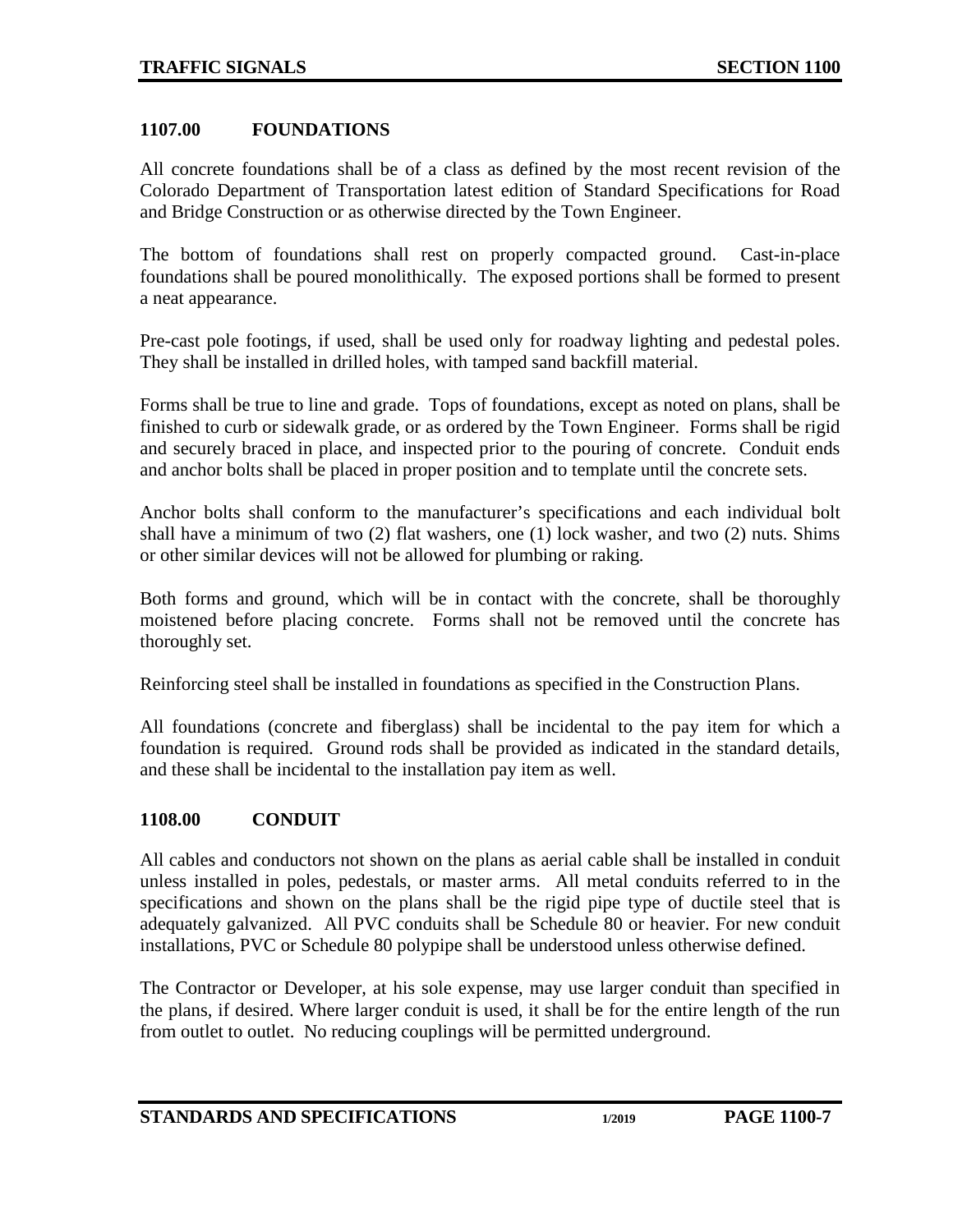The ends of all metal conduit, existing or new, shall be well reamed to remove burrs and rough edges. Field cuts of existing or new conduit shall be made square and true, and the ends shall butt together for the full circumference thereof. Slip joints or running threads will not be permitted for coupling metal conduit. When a standard coupling cannot be used, an approved threaded union coupling shall be used. All couplings shall be screwed up tight until the ends of the metal conduits are brought together.

Where a "stubout" is called for on the plans, a sweeping ell shall be installed in the direction indicated and properly capped. The locations of ends of all conduits in structures or terminating at curbs shall be marked by a "Y" at least three (3) inches high cut into the face of curb, gutter or wall directly above the conduit.

Conduit bends, except factory bends, shall have a radius of not less than six (6) times the inside diameter of the conduit. Where factory bends are not used, conduit shall be bent without crimping or flattening, using the longest radius practicable. Conduit bends feeding pull boxes and foundations shall have an eighteen (18) inch radius as shown on the standard details.

Conduit shall be laid at a depth of not less than thirty (30) inches below the finished roadway grade and twenty-four (24) inches below the finished grade in all other areas.

Conduit under railroad tracks shall be at the minimum depth below the bottom of tie required by the particular railroad company.

Conduit shall always enter a pedestal base, pull box, pole foundation, cabinet foundation, or any other type structure from the direction of the run only. Conduit connections at junctions shall be tightly secured.

Conduit terminating in a standard or pedestal shall extend approximately two (2) inches vertically above foundations.

All conduit runs that exceed ten (10) feet in length shall have a continuous 3/4" polyester mule tape pulled into the conduit along with the specified electrical cables. The line shall be firmly secured at each end of the conduit run with three (3) feet of slack. The purpose of this line is to be able to pull future electrical cable through the existing conduit runs.

A 14 AWG locate wire shall be installed for the complete length of all new conduit runs installed as part of the project. No less than three (3) feet of slack shall remain in each pull box in which the conduit terminates. Where joint trenching is used, only one locate wire need be installed for each joint trench. Splicing of the locate wire within conduits shall not be permitted. Locate wires installed within interconnect conduits shall be spliced in each pull box as to provide an uninterrupted run between intersections.

Existing underground conduit to be incorporated into a new system shall be cleaned with a mandrel and blown out with compressed air.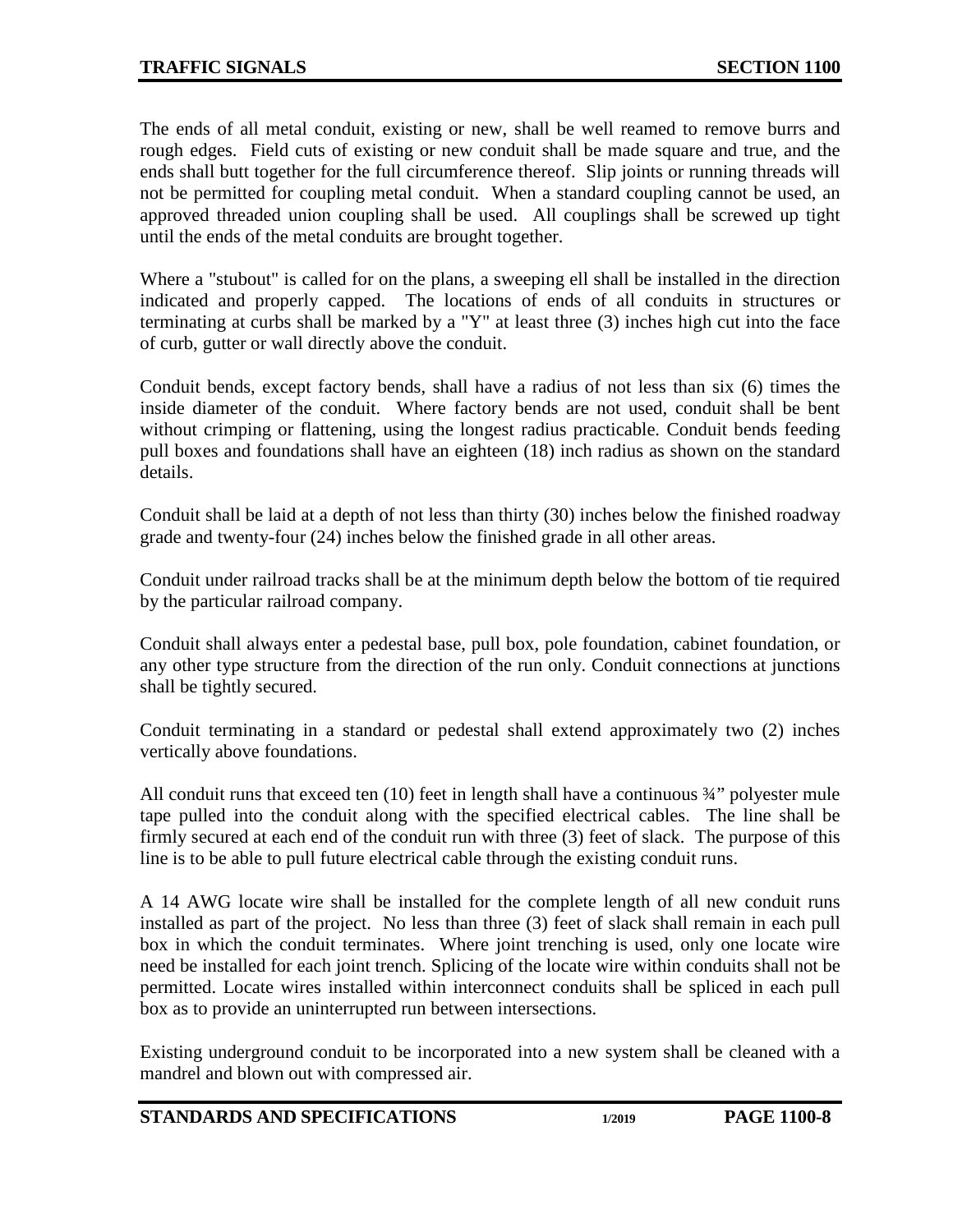New conduit runs shown on the plans are for bidding purposes only and may be changed at the direction of the Town Engineer.

Any spare or unused conduits shall be capped using industry standard end caps.

Polypipe to PVC coupling shall be completed with the use of "E-Loc" couplings or approved equal.

When a cabinet is defined as a master cabinet, a two (2) inch PVC conduit shall be installed from the controller cabinet to the designated telephone company demarcation point.

A two (2) inch PVC conduit shall be installed between the local utility company demarcation point and the electrical service, and additionally from the electrical service to the controller cabinet home run pull box.

A two (2) inch PVC conduit shall be installed to all signal poles for exclusive use in providing electrical power for luminaires. The conduit may be laid in trenches cut for signal wire conduit and shall run from the controller cabinet home run pull box to signal poles through associated signal pole pull boxes.

| Run Type                  | Qty | <b>Size</b> | Use                               |  |
|---------------------------|-----|-------------|-----------------------------------|--|
| <b>Street Crossing</b>    |     | 3"          | 120VAC Signal Load Wiring         |  |
|                           |     |             | Low Voltage Signal Wiring &       |  |
|                           |     | 3"          | Interconnect                      |  |
|                           |     | 2"          | Spare                             |  |
|                           |     | 2"          | Luminaire Wiring                  |  |
| Signal Pole               |     | 2"          | All Signal Wiring                 |  |
|                           |     | 2"          | Luminaire Wiring                  |  |
| <b>Controller Cabinet</b> |     | 3"          | 120VAC Signal Load Wiring         |  |
|                           |     | 3"          | Low Voltage Wiring & Interconnect |  |
|                           |     | 2"          | Spare                             |  |
|                           |     | 2"          | Public Service Utility Power Feed |  |
| Inductance Loop           |     | 2"          | <b>Inductance/Micro Loops</b>     |  |
| Interconnect              |     | 2"          | Interconnect                      |  |
| <b>Service Points</b>     |     | 2"          | Public Service Utility Power Feed |  |
|                           |     | 2"          | Telephone Service Feed            |  |

The following conduit schedule is in effect unless otherwise specified in the traffic signal plans.

Conduit shall be measured and paid for by the linear foot of conduit installed from center of pull box to center of pull box, center of pull box to center of pole, or center of pull box to center of cabinet and shall include all labor, equipment, and materials necessary to install the item complete-in-place. Conduit shall be paid for under the "conduit" pay item.

**STANDARDS AND SPECIFICATIONS 1/2019 PAGE 1100-9**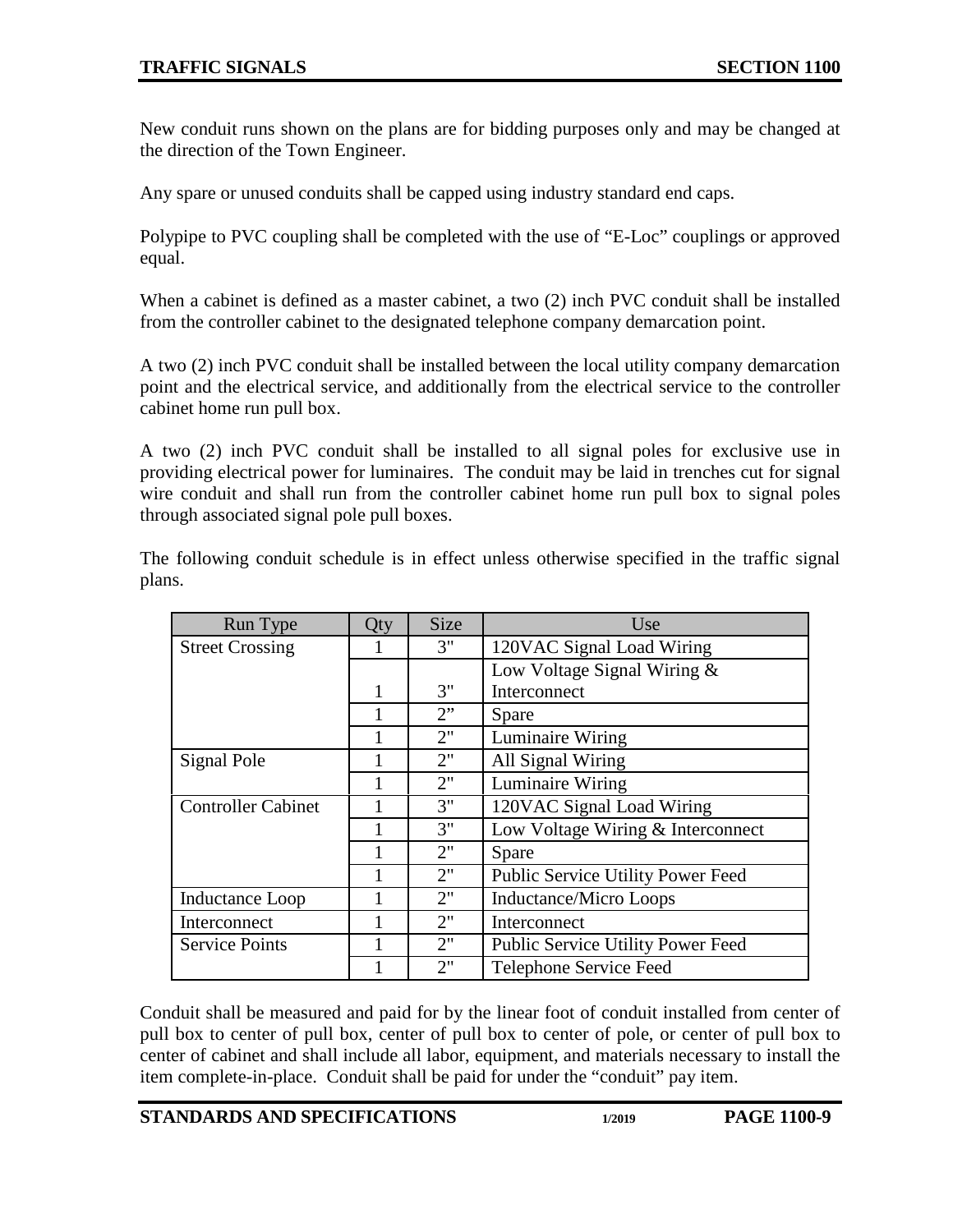### <span id="page-9-0"></span>**1109.00 PULL BOX**

A pull box shall be installed at all locations shown on the plans and at such additional points as ordered by the Town Engineer.

Pull boxes shall be installed so that the covers are level with curb or sidewalk grade or level with the surrounding ground when no grade is established. The bottoms of all pull boxes shall be set on twelve (12) inches of crushed rock.

Pull box size shall be as shown in the Plans. With the exception of water valves, pull boxes shall be of "Quazite" or pre-cast polymer concrete type with both boxes and lids rated for 20K lb. loads. The following pull box schedule is in effect unless otherwise specified in the traffic signal plans:

|                                       |                       | Pull Box Lid       |
|---------------------------------------|-----------------------|--------------------|
| <b>Pull Box Usage</b>                 | <b>Size</b>           | Marking            |
| Cabinet Home Run Pull Box             | 24" x 36" x 18"       | Traffic            |
| Signal Pole Pull Box                  | 13" x 24" x 12"       | Traffic            |
| Detector Pull Box (Side of Road)      | $12"$ x $12"$ x $12"$ | Traffic            |
| Detector Water Valve                  | Water Valve           | Traffic            |
| Interconnect (T/S Cabinet)            | $30''$ x 48" x 18"    | T/S Communications |
| Interconnect (Intermediate Locations) | 24" x 36" x 18"       | T/S Communications |
| <b>Telephone Demarcation</b>          | $12"$ x $12"$ x $12"$ | T/S Communications |
| <b>Electrical Demarcation</b>         | 12" x 12" x 12"       | Electric           |

Pull box lids shall be imprinted with markings as defined in the pull box schedule. Painted markings shall not be permitted.

When a new conduit run enters an existing pull box, the Contractor or Developer shall temporarily remove the pull box, or tunnel under the side at no less than eighteen inches (18") below the pull box bottom, and enter from the direction of the run. No new conduit will be allowed to enter a new or existing pull box in any other manner than that shown on the standard details.

All interconnect pull boxes shall include wire mesh installed between the pull box and crushed rock base to prevent ingress of varmints. The wire mesh shall extend beyond the outside edges of the pull box by a minimum of 3".

Pull boxes shall be measured and paid for per unit count and shall include all labor, equipment, and materials necessary to install the item complete-in-place. Pull boxes shall be paid for under the "pull box" pay item.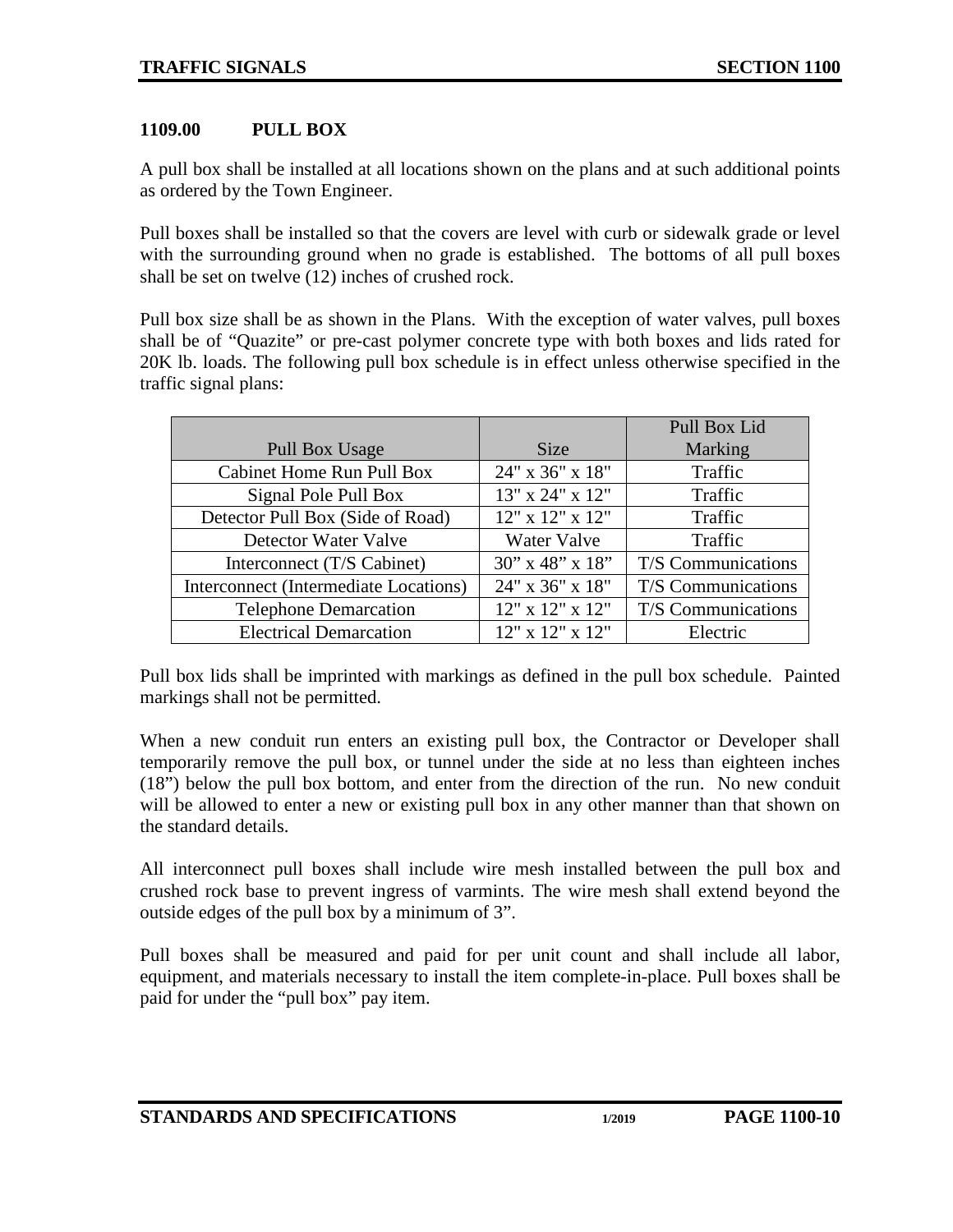### <span id="page-10-0"></span>**1110.00 CABINET BASES**

Controller cabinet bases shall be fiberglass type, sized to match with the controller cabinet, and set with approximately 50% of height extending below grade and 50% extending above grade.

Controller cabinet bases shall be set on a twelve (12) inch deep bed of crushed rock. The interior of the base shall be filled to grade level with crushed rock.

Conduits within the controller cabinet base shall extend a minimum of 6" above the crushed rock. Conduits shall be installed in such fashion as to prevent undo bend stress on cables being fed into the cabinet through these conduits.

Cabinet bases shall be incidental to the pay item for which a cabinet base is required. Ground rods shall be provided as indicated in the standard details, and these shall be incidental to the installation pay item as well.

### <span id="page-10-1"></span>**1111.00 CONDUCTOR AND CABLE**

Wiring shall conform to appropriate articles of the Colorado Department of Transportation Standard Specifications for Road and Bridge Construction, and/or the National Electrical Code, as applicable. Wiring within cabinets, junction boxes, etc., shall be neatly arranged. Signal conductors shall be No.14 AWG stranded, conforming to IMSA Spec 20-1-1984.

Power feed cable shall be THHN/THWN copper, installed in conduit, and be sized for the electrical load served. The power feed cable shall have a minimum size of #8 and be sized such that the overall voltage drop, between the local utility company demarcation point and controller cabinet, does not exceed 5%. The Contractor or Developer shall install power feed cable from the local utility company power demarcation point to the controller cabinet thru an URD Mold connector located in the controller cabinet home run pull box. URD Mold connectors shall be installed in the home run pull box and shall be used to extend electrical service from the local utility company power demarcation point to the controller cabinet and to street lights on signal poles.

Whenever a raceway is not UL approved, direct burial type insulation shall be required on all associated wiring.

Power cable between the controller cabinet home run pull box and the street lights pole bases shall be type 12-2 UF. Daisy chaining of power cable thru the pole bases using SLK connectors shall be permitted. With the exception of the URD Mold connector in the controller cabinet home run pull box, power cable splices within pull boxes shall not be permitted.

Power cable from the end of each street light davit to the base of the signal pole shall be type 12-2 UF with ground. All street light feeds shall be independently fused at the base of each pole.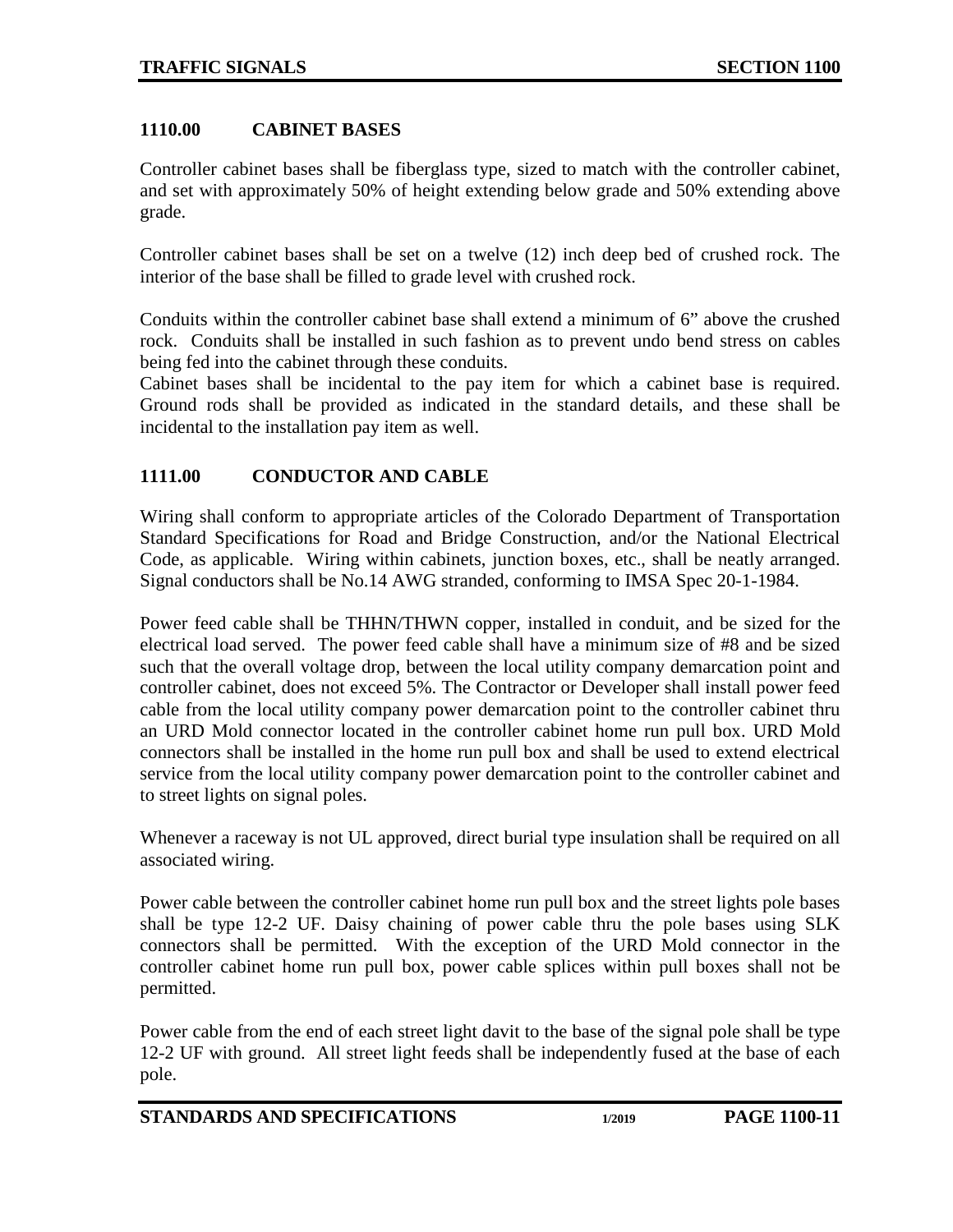| Direction                   | Tape Color       |  |
|-----------------------------|------------------|--|
| Northbound Thru             | Red              |  |
| Northbound Left Turn        | $Red + White$    |  |
| Northbound Right Turn       | $Red + Brown$    |  |
| Northbound Pedestrian       | $Red + Yellow$   |  |
| Southbound Thru             | Green            |  |
| Southbound Left Turn        | $Green + White$  |  |
| Southbound Right Turn       | $Green + Brown$  |  |
| Southbound Pedestrian       | $Green + Yellow$ |  |
| <b>Eastbound Thru</b>       | Orange           |  |
| <b>Eastbound Left Turn</b>  | Orange $+$ White |  |
| <b>Eastbound Right Turn</b> | Orange + Brown   |  |
| <b>Eastbound Pedestrian</b> | Orange + Yellow  |  |
| <b>Westbound Thru</b>       | Blue             |  |
| <b>Westbound Left Turn</b>  | $Blue + White$   |  |
| <b>Westbound Right Turn</b> | $Blue + Brown$   |  |
| <b>Westbound Pedestrian</b> | $Blue + Yellow$  |  |

All signal cables shall be labeled with colored electrical tape based on the table below.

Signal circuit wiring shall be accomplished in the following manner:

A separate 25 conductor cable shall be installed between the cabinet and each signal pole. Cables shall be continuous with no splices. Conductor usage has been defined in the table below. All unused conductors shall become spare conductors and shall be coiled and taped back to minimize the chance for a short.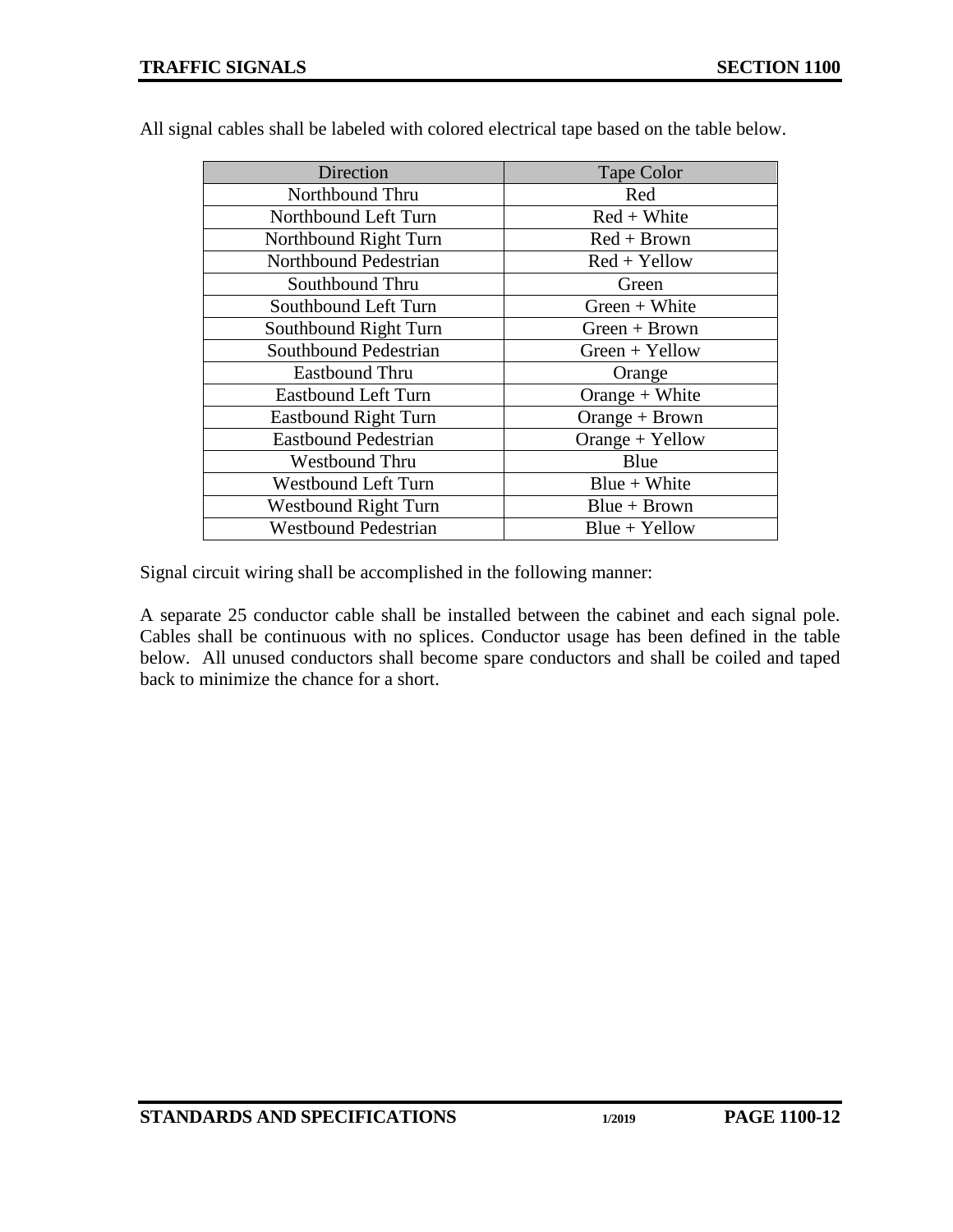| 25 Conductor Color to Phase Assignment |                           |  |  |  |  |
|----------------------------------------|---------------------------|--|--|--|--|
| <b>Main Street</b>                     |                           |  |  |  |  |
| Color                                  | Phase                     |  |  |  |  |
| Solid Green                            | Green                     |  |  |  |  |
| Solid Orange                           | Yellow                    |  |  |  |  |
| Solid Red                              | Red                       |  |  |  |  |
| Solid Blue                             | Left Turn Green           |  |  |  |  |
| Solid Black                            | Left Turn Solid Yellow    |  |  |  |  |
| Solid Black #2                         | Left Turn Flashing Yellow |  |  |  |  |
| Red with White Trace                   | Left Turn Red             |  |  |  |  |
| Blue with White Trace                  | Walk                      |  |  |  |  |
| <b>Black with Red Trace</b>            | Don't Walk                |  |  |  |  |
| <b>Side Street</b>                     |                           |  |  |  |  |
| <b>Green with Black Trace</b>          | Green                     |  |  |  |  |
| Orange with Black Trace                | Yellow                    |  |  |  |  |
| <b>Red with Black Trace</b>            | Red                       |  |  |  |  |
| <b>Blue with Black Trace</b>           | Left Turn Green           |  |  |  |  |
| <b>Black with White Trace</b>          | Left Turn Solid Yellow    |  |  |  |  |
| Solid Green #2                         | Left Turn Flashing Yellow |  |  |  |  |
| Red with Green Trace                   | Left Turn Red             |  |  |  |  |
| <b>Blue with Red Trace</b>             | Walk                      |  |  |  |  |
| Orange with Green Trace                | Don't Walk                |  |  |  |  |
| <b>Right Turn</b>                      |                           |  |  |  |  |
| Green with White Trace                 | Right Turn Green          |  |  |  |  |
| Orange with Red Trace                  | <b>Right Turn Yellow</b>  |  |  |  |  |
| <b>AC Return</b>                       |                           |  |  |  |  |
| Solid White                            | <b>AC</b> Return          |  |  |  |  |
| Solid White #2                         | <b>AC</b> Return          |  |  |  |  |
| <b>White with Black Trace</b>          | <b>AC</b> Return          |  |  |  |  |
| White with Red Trace                   | <b>AC</b> Return          |  |  |  |  |

Each signal head shall have its own signal cable to the base of the pole that it is mounted on. Cables shall be continuous with no splices. Conductor usage has been defined in the table below. All unused conductors shall become spare conductors and shall be coiled and taped back to minimize the chance for a short.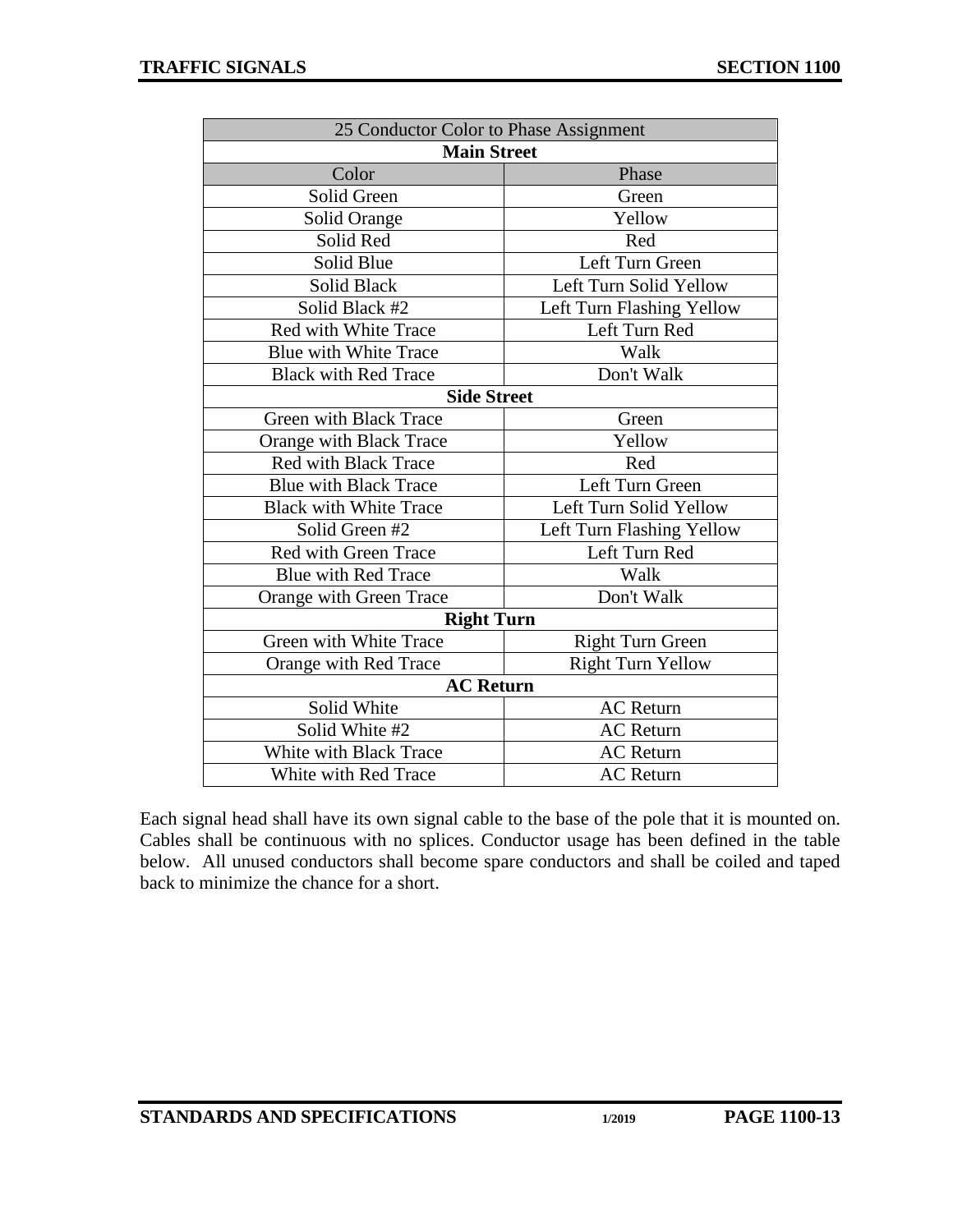| Conductor    | 7 Conductor            | 5 Conductor         | 5 Conductor      |
|--------------|------------------------|---------------------|------------------|
|              | (5 Section Head /      |                     | (Pedestrian      |
| Color        | 4 Section Head)        | (3 Section Head)    | Head)            |
|              |                        | Red Ball or Red     |                  |
| Red          | <b>Red Ball</b>        | Arrow               | Don't Walk       |
|              |                        | Yellow Ball or      |                  |
| Orange       | <b>Yellow Ball</b>     | <b>Yellow Arrow</b> | Spare            |
|              |                        | Green Ball or Green |                  |
| Green        | Green Ball             | Arrow               | Walk             |
| Blue         | <b>Green Arrow</b>     | Not Available       | Not Available    |
|              | Solid Yellow           |                     |                  |
| <b>Black</b> | Arrow                  | Spare               | Spare            |
|              | <b>Flashing Yellow</b> |                     |                  |
| White/Black  | Arrow                  | Not Available       | Not Available    |
| White        | <b>AC</b> Return       | <b>AC</b> Return    | <b>AC</b> Return |

Outboard signal heads shall use "7 Conductor" cable to accommodate for present or future left turns.

When a cabinet is defined as a master cabinet, phone cable shall be installed in conduit from the controller cabinet to the designated telephone company demarcation point. Phone cable shall be #REA-PE54 or equivalent for telephone service. The cable shall be continuous with no splices and run from the telephone service point to the controller cabinet. Adequate cable length shall remain on both cable ends to permit for proper termination.

Pedestrian push button wire shall be shielded single or multiple twisted pairs in polyethylene jacketed cable. Conductors shall be No. 18 AWG stranded copper, minimum. A stranded tinned copper drain wire shall be provided.

Pedestrian push button common wire shall not be connected to the signal neutral circuit.

Inductance detector loop lead-in cable shall be shielded single or multiple twisted pairs in polyethylene jacketed cable. Conductors shall be No. 18 AWG stranded copper, minimum. A stranded tinned copper drain wire shall be provided.

Emergency vehicle detection wiring, Opticom wiring, shall be of the type as specified by equipment manufacturer.

Splicing any conductor, cable or wiring, except loop detector wiring and power cable as defined in these specifications, shall not be permitted in conduit or in pull boxes. All signal conductor splices shall be in the signal pole near the hand hole above grade. Signal load splices shall utilize copper crimp sleeves that compress from four directions as manufactured by Buchanan Company, or approved equal. The crimped sleeve shall then be protected within a flexible rubber insulating cover as manufactured by Ideal Wrap Company, or approved equal. Detector loop lead-in splices in pull boxes below grade shall be fully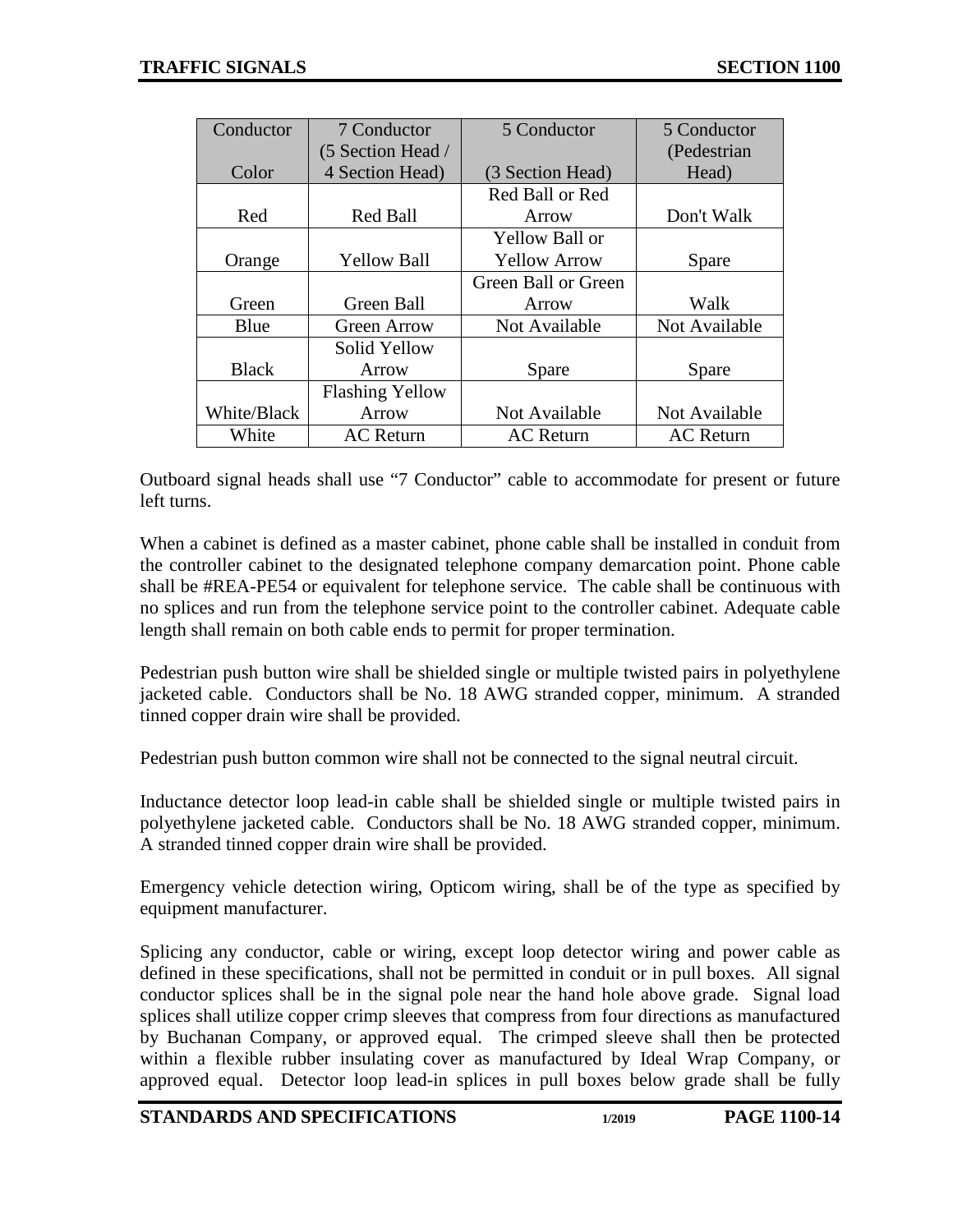waterproofed using a DBY-6 splice kit as manufactured by 3M, or approved equal. A minimum of 12-inches of slack shall be left at each splice.

Powdered soapstone, talc, or other approved lubricant shall be used in placing conductors in conduit.

A small permanent tag with the direction and phase printed on it shall be securely attached near the end of each conductor in the controller cabinet. An example is "Ø1-NBLT" where Ø1 is the phase number.

Cabling shall be paid for on a lump sum basis and shall include all labor, equipment and materials necessary to install the item complete-in-place. Cabling shall be paid for under the "wiring" pay item.

## <span id="page-14-0"></span>**1112.00 INTERCONNECT**

Interconnect shall only be installed where identified in the project plans and/or specifications. Where identified, interconnect shall be of the manufacture and model number as defined or, where no manufacturer and model number is specified, meeting or exceeding material specifications.

Where identified, interconnect shall include all cabling, hardware, and communications equipment as identified in the project plans and specifications as to provide for end-to-end communications; master to local, or to the local from the central system where a Centralized system is in use.

Where communications equipment is Ethernet based, the Contractor or Developer turn the communications equipment over to the Town for setup and programming prior to field installation. Upon completion of setup and programming by the Town, the Contractor or Developer shall complete the field installation as to provide for end-to-end communications.

### <span id="page-14-1"></span>**1113.00 VIDEO DETECTION**

Video detection shall be installed unless otherwise defined in the project plans and specifications.

Video detection systems shall consist of one video detection camera and one video processor. The system shall be Iteris or approved equal. For Iteris systems, the camera shall be model RZ-4 with Wide Dynamic Range (WDR) or approved equal. The processor shall be Vantage Edge 2 or approved equal.

The system shall include software that detects vehicles in multiple lanes using only the video image with the availability for up to twenty four (24) detection zones per camera.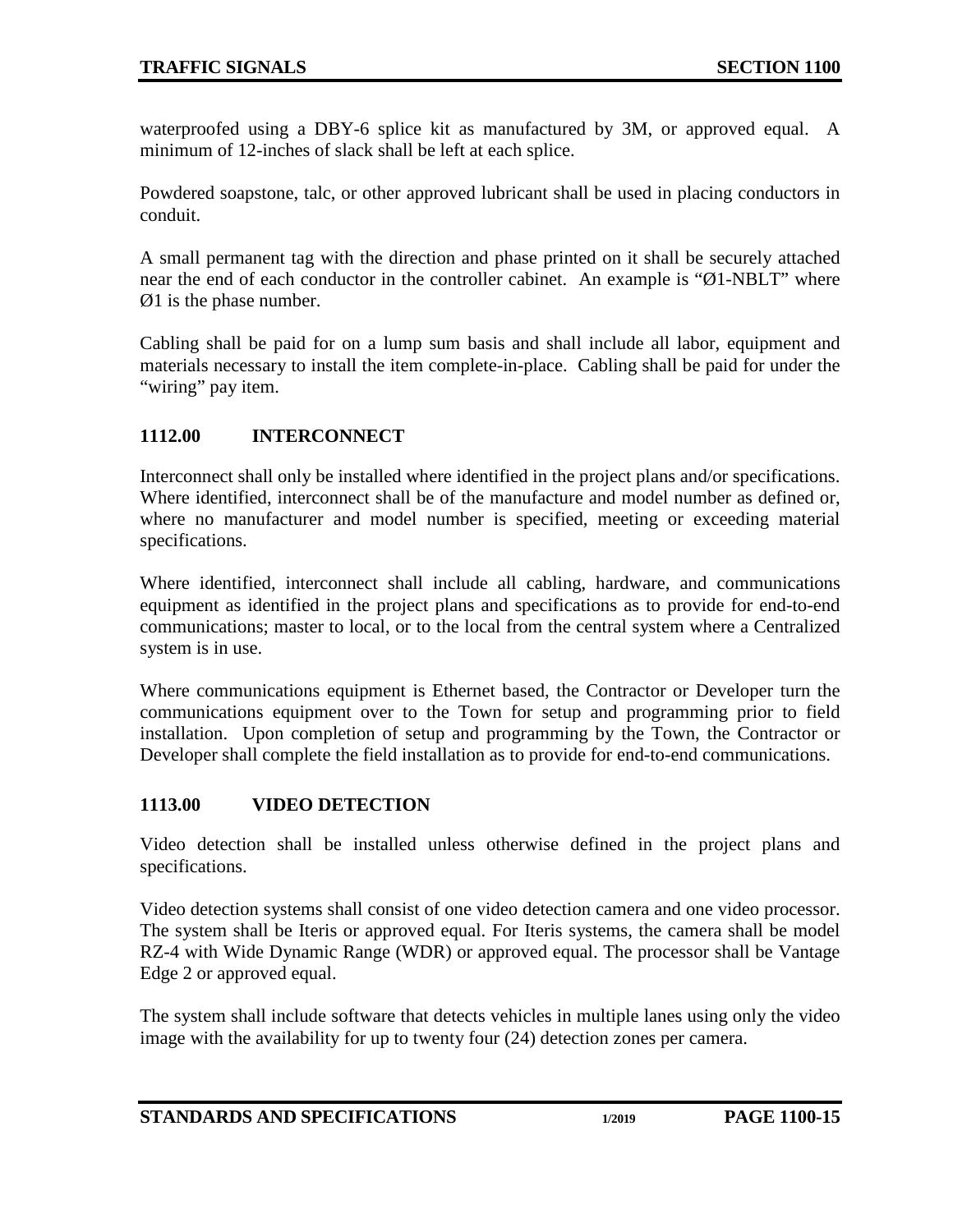The camera shall be mounted on the luminaire davit when luminaire davit is present, mast arm when luminaire davit is not present, or other location as defined on the plans or as directed by the Town Engineer. The camera shall view approaching vehicles at a distance not to exceed 350 feet for reliable detection.

The camera shall be housed in an environmentally sealed enclosure and shall be equipped with a sun shield that prevents sunlight from directly entering the lens. The camera shall be less than 6 inches in diameter, less than 18 inches long and shall weight less than 6 pounds when the camera and lens are mounted inside the enclosure.

The camera enclosure shall include all required environmental controls as defined by the camera manufacturer and may include a thermostatically controlled heater and/or fan to assure proper operation of the lens iris at both low and high temperatures, and prevent moisture condensation of the optical faceplate of the enclosure. The camera shall operate within the temperature range of -30 degrees Fahrenheit to +140 degrees Fahrenheit.

When a variable focal length lens with variable focus control is supplied as part of the camera, the lens shall be adjusted to suite the site geometry without opening up the camera housing.

Control and other cables required for installation, setup, and operation of the camera and/or video detection system, shall be of the size and type required per manufacturer's specifications and the National Electric Codes. Control cables shall terminate within the controller cabinet.

The power cable shall be 16 AWG three conductor cable. The cabling shall comply with local and National Electric Codes.

The complete video detection system shall be warranted to be free of defects in material and workmanship for a period of not less than three years from the date of final acceptance and warranty initiation. During the warranty period, the Contractor or Developer shall be responsible for the repair or replacement, at no charge to the Town, of any product of the video detection system which fails to operate properly with the exception of failures as a result of vandalism, accident, and/or act of God.

Video detection systems shall be paid for on a unit basis and shall include all labor, equipment and materials necessary to install a video detection system for a single approach, complete-in-place. The video detection system shall be paid for under the "Video DetectionSystem" pay item.

### <span id="page-15-0"></span>**1114.00 INDUCTANCE LOOP DETECTION**

Inductance loops shall only be installed where/when specifically defined in project plans and specifications or as otherwise directed by the Town Engineer. When defined for use,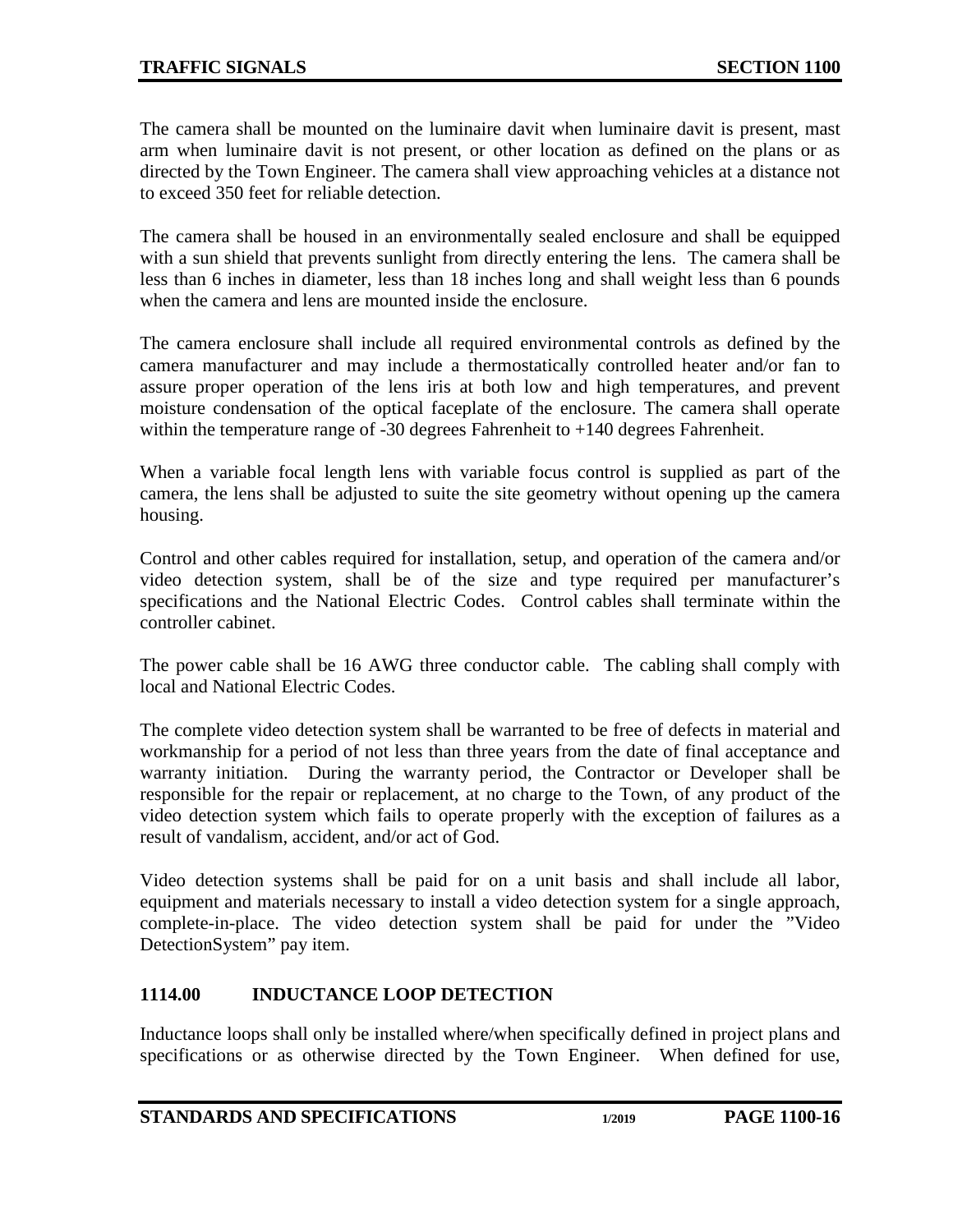inductance loops shall be installed in accordance with specifications approved by the Town Engineer and the construction plans.

## <span id="page-16-0"></span>**1115.00 PEDESTRIAN PUSH BUTTONS**

Pedestrian push button assemblies shall be Pelco model SE-2005-08 (ADA pedestrian push button), or approved equal. The button housing shall be black in color. A separate 9" W  $\bar{x}$ 12" H decal sign, MUTCD Reference # R10-3d, or approved equal shall be installed with each pedestrian push button.

Audible and/or tactile pedestrian push buttons shall only be used where specified in the plans and project specials, and may be considered by the Town Engineer on a per project basis. When audible and/or tactile pedestrian push buttons are requested, the audible and/or tactile function shall be integrated into the pedestrian push buttons. Pedestrian push buttons shall be of the manufacturer and model number specified, and shall conform to the MUTCD.

Pedestrian push buttons shall be paid for on a unit price basis and shall include all labor, equipment and materials necessary to install the item complete-in-place. Pedestrian push buttons shall be paid for under the "pedestrian push button" pay item.

## <span id="page-16-1"></span>**1116.00 EMERGENCY VEHICLE DETECTION**

Global Traffic Technologies (GTT) Opticom phase selectors and detectors shall be of the most current model, or as specified herein. Opticom Detectors shall be installed as specified in the plans and may include model numbers 711, 721, and/or 722. Opticom Phase Selectors shall be model number 762.

Opticom phase selectors and detectors shall be paid for on a unit price basis based on quantities and model numbers and shall include all labor, equipment and materials necessary to install the item complete-in-place. Opticom phase selectors shall be paid for under the "Opticom Phase Selector" pay item. Opticom detectors shall be paid for under the "Opticom Detector" pay item.

# <span id="page-16-2"></span>**1117.00 ELECTRICAL SERVICES**

Electrical services shall be installed for all new signals or as otherwise directed by the Town Engineer. Services shall be 240VAC, Single Phase, providing for two separate 120VAC, Single Phase, circuits. One circuit shall be used as the traffic signal cabinet feed. The second circuit shall be used as the street light feed.

Unless otherwise directed by the utility company and agreed upon by the Town Engineer, electrical services shall be metered.

Electrical service shall be installed as per NEC or as amended by the Town. The grounding and bonding of services shall be completed in accordance with Article #250.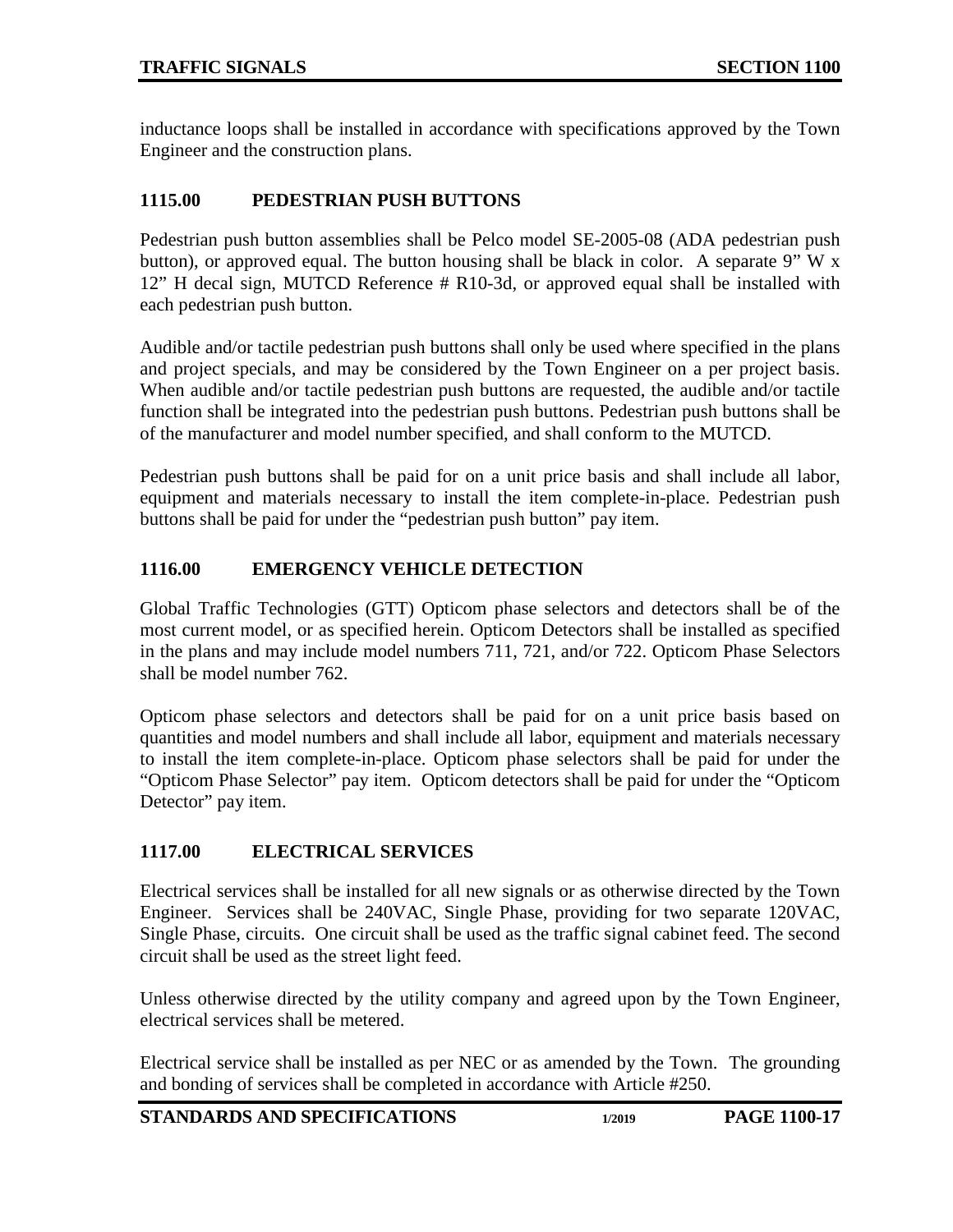Electrical service shall be paid for on a unit price basis and shall include all labor, equipment and materials necessary to install the electrical service, complete-in-place. The electrical service shall be paid for under the "Electrical Service" pay item.

## <span id="page-17-0"></span>**1118.00 BONDING AND GROUNDING**

Metallic cable sheaths, conduit, metal poles and pedestals shall be effectively grounded. Bonding and grounding jumpers shall be copper wire or copper strap of the same crosssectional area, No. 8 AWG for all systems. Loop lead-in cable for inductance loops is to be grounded in controller cabinet only. The other end of the inductance loop lead-in shall remain ungrounded, being taped back.

Bonding of standards shall be by means of a bonding strap attached to a brass bolt or a 3/16-nch or larger brass or bronze bolt installed in the lower portion of the shaft.

The controller cabinet and each individual pole and/or pedestal shall be attached to its own separate ground electrode via #6 solid bare copper wire. The ground electrodes may be placed in the foundation of the item to be grounded or may be placed in an adjacent pull box located no more than 6-feet away from said foundation. Ground electrodes shall be a one piece copper weld rod of 5/8-inch diameter, 8-feet in length.

<span id="page-17-1"></span>Grounding shall be incidental to the pay item for which it is associated.

# **1119.00 CONTROLLER AND CABINET**

This specification sets forth the minimum requirements for a 170/2070 traffic control modular cabinet assembly. The cabinet assembly shall meet, as a minimum, all applicable sections here within.

All controller cabinets shall be stretched 333SD type traffic control cabinets except when used at two phase pedestrian crossings and/or fire signals. Two phase pedestrian crossing and fire signal controller cabinets shall be pole mount 303 type traffic control cabinets unless otherwise called for on the plans.

Controller cabinets shall have a powder coated finish, "silver wheel" in color, with antigraffiti coating. All cabinets and conduits into the cabinet shall be made to be rodent resistant.

A controller shall consist of a complete electrical mechanism to control the operation of traffic control signals, including the timing mechanism and all necessary auxiliary equipment. Controllers shall be Econolite Cobalt-C. All equipment furnished shall be the manufacturers' latest, current production model, complete with all standard accessories, tested and delivered by domestic manufacture who is regularly engaged in the construction of such equipment. Each cabinet shall be furnished with a full complement of auxiliary equipment (loop amps, load switch, etc.) regardless of specific intersection design.

**STANDARDS AND SPECIFICATIONS** 1/2019 PAGE 1100-18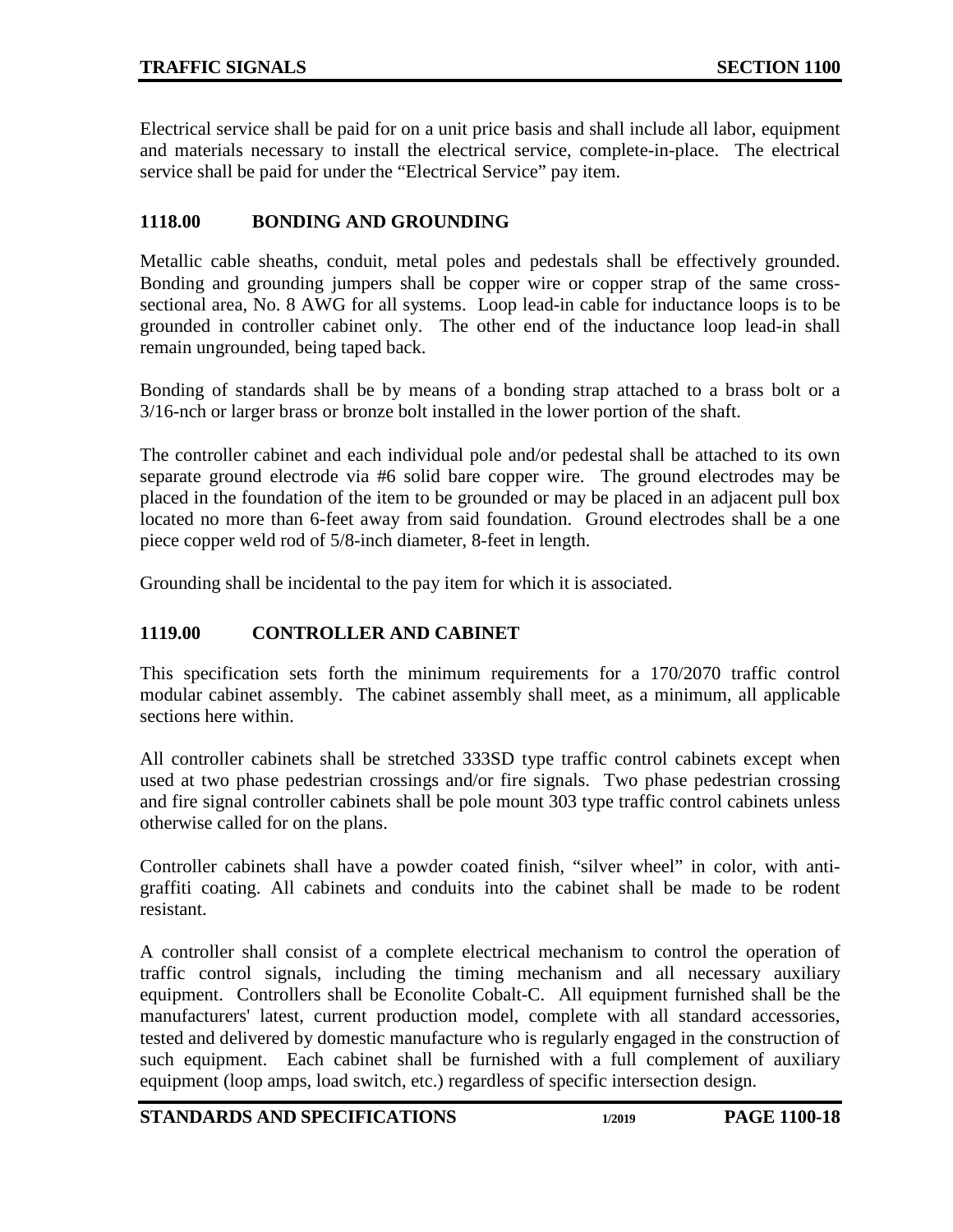For base mounted cabinets, all electrical conduits running to the control cabinet shall enter from the bottom only, except as noted on the plans. No holes shall be drilled in any part of the cabinet other than the bottom, unless otherwise called for on the plans.

All controller cabinets and control equipment shall be factory wired, ready for operation. Contractor or Developer shall test cabinet and controller in his shop prior to installation. Field work will be limited to placing cabinets and equipment and the connecting of field wiring to field terminal strips. All cabinet wiring shall be neat and firm.

Controller cabinets shall be furnished with all mounting hardware.

All controller cabinets shall be equipped for and wired for two Opticom card rack mounted Global Traffic Technologies (GTT) Model 752 phase selectors. The phase selector cards, field wiring, and detectors shall not be supplied, unless called for in the Bid Schedule.

Controllers and cabinets shall be measured and paid for per unit count and shall include all labor, equipment, and materials necessary to install the item complete-in-place. Traffic signal cabinets shall be paid under the "Traffic Signal Cabinet" pay item. Traffic signal controllers shall be paid under the "Traffic Signal Controller" pay item.

# <span id="page-18-0"></span>**1120.00 ON-STREET MASTER CONTROLLER**

An on-street master controller shall only be installed where identified in the project plans and/or specifications. Where identified, an on-street master controller shall be of the manufacture and model number as defined.

### <span id="page-18-1"></span>**1121.00 TRAFFIC SIGNAL HEADS**

All vehicular traffic signal heads shall be 12-inch, 100% polycarbonate, black in color, with black, detachable, tunnel visors. Use of 8-inch signal traffic signal heads shall not be permitted.

Retro-reflective back plates shall be installed on all mast arm mounted traffic signal heads and shall be louvered, black in color, with retro-reflective strip. Back plates shall not be mounted on side-of-pole mounted traffic signal heads.

All pedestrian signal heads shall be single section, 16", clam shell, black in color.

LED indications shall be furnished for all indications with the exception of side-of-pole red indications. Side-of-pole red indications shall be incandescent type to aid in snow melt during the winter. All LED indications shall be warranted for a minimum of seven years by the manufacturer.

LED ball modules shall be incorporate a clear front shell and be GE models DR6-GCFB-VLA, DR6-YCFB-VLA, and/or DR6-RCFB-VLA or approved equal.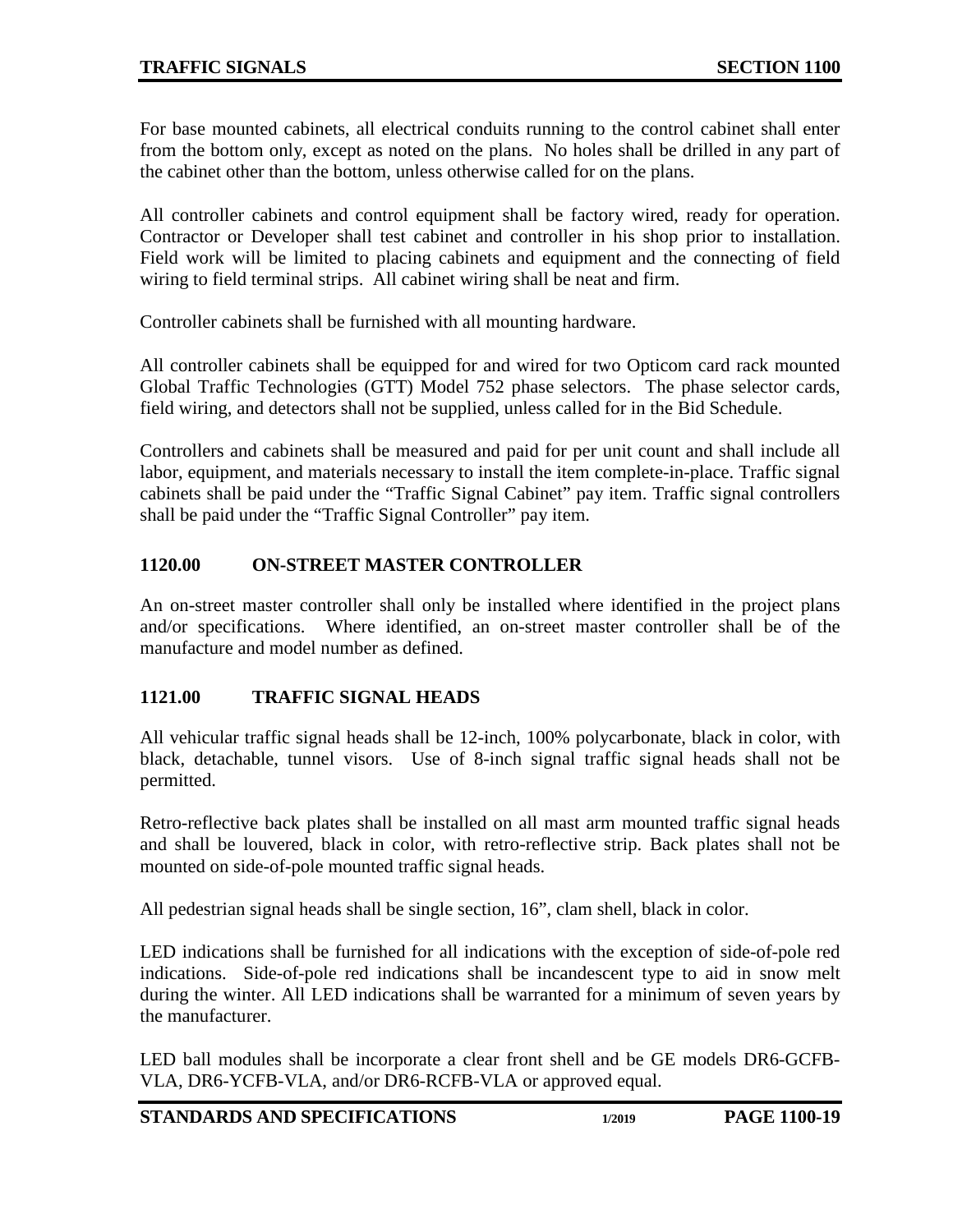LED arrow module shall be DR6-GGE models TAAN-17A, DR6-YTAAN-17A, and/or DR6-RTAAN-17A or approved equal.

Pedestrian signals shall 16" x 18", countdown type, and be GE model PS7-CFF1-27A or approved equal.

Incandescent bulbs, as required for the side-of-pole red indications, and as otherwise directed for use by the Town Engineer, shall be Philips, Sylvania, or Town Engineer approved alternate. They shall be 116 watt, 130 volt, with a minimum life hour rating of 8,000 hour.

All signal head locations shall be approved by the Town Engineer.

Astro-brac or Sky-brac type mounting hardware shall be used to attach all traffic signal heads mounted on mast arms.

Side of pole traffic signal heads shall use industry standard side of pole hardware on both the top and bottom traffic signal head sections for mounting.

All Band-it material, including buckles, shall be 3/4" stainless steel.

During construction, traffic signal heads that have been installed but are not ready for actual electrical connection shall be bagged with a dark opaque material.

Signal and pedestrian heads shall be paid for on a unit price basis and shall include all labor, equipment and materials necessary to install the signal head, complete-in-place. Signal and pedestrian heads shall by paid for under the "traffic signal head" and "pedestrian head" pay items respectively.

# <span id="page-19-0"></span>**1122.00 TRAFFIC SIGNAL POLES, MAST ARMS AND LUMINAIRE DAVITS**

Traffic poles, mast arms, and luminaire davits shall meet the requirements of the standard details, which indicate the critical dimensions that must be met exactly or within stated tolerances. The intent is to provide traffic poles, mast arms, and luminaire davits that match the overall appearance as illustrated and meet the performance requirements of the details and these specifications. Traffic pole, mast arm, and luminaire davit supplier submittals shall be required and shall demonstrate conformity with this intent.

Traffic poles, mast arms, and luminaire davits shall be wrapped for shipping from the factory in heavy duty paper or plastic to protect them from scratches and abrasions in transit.

Traffic poles, mast arms, and luminaire davits shall be paint over hot-dipped galvanized, black in color. Hot-dip galvanized shall be as per ASTM A123 and A153. Prior to the installation of traffic poles, mast arms, and/or davits, the Contractor or Developer shall wipe clean the outer surfaces. Following the installation of the traffic poles, mast arms, and/or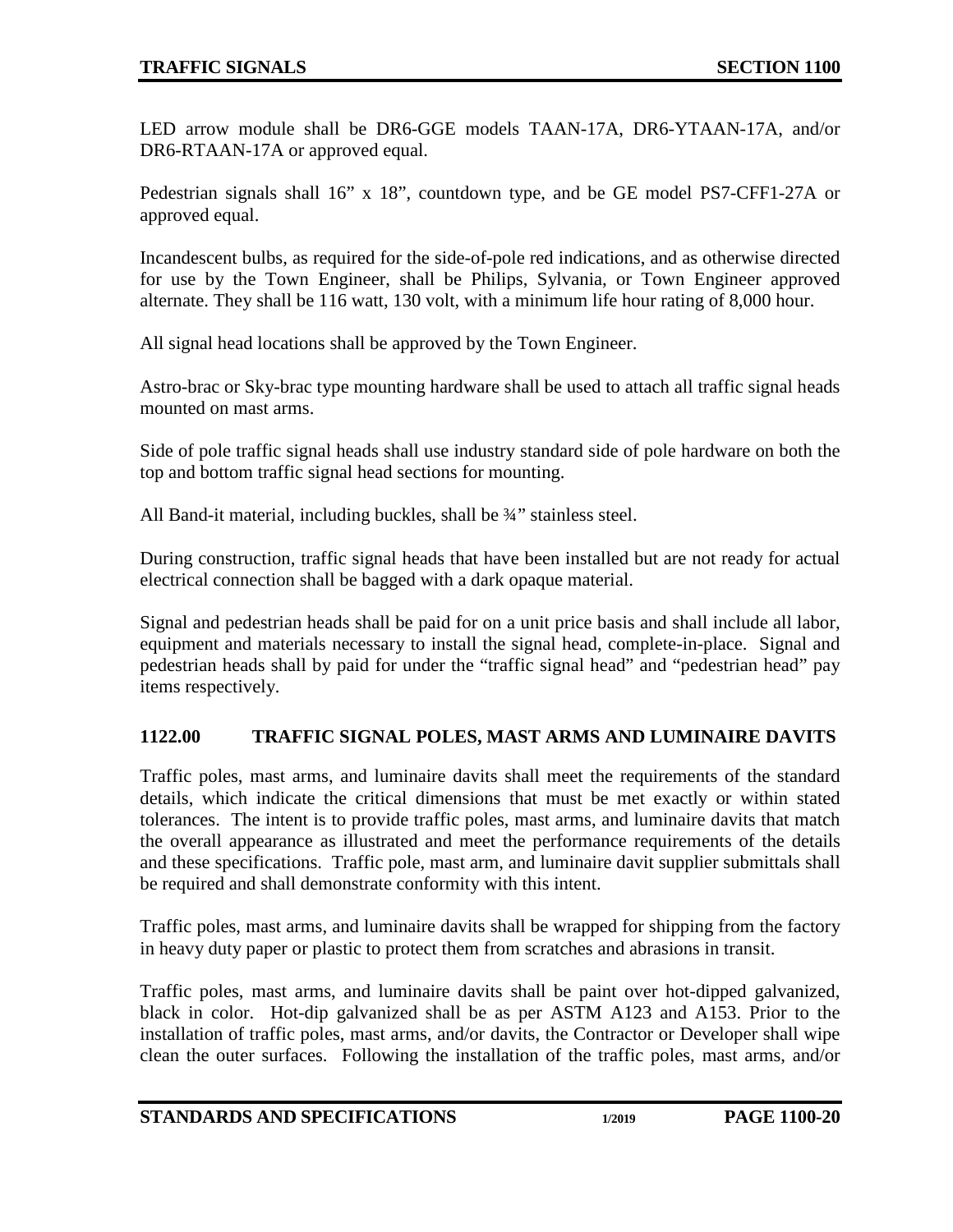luminaire davits, the Contractor or Developer shall touch up nicks and abrasions using paint of similar color and sheen.

Nicks and abrasions greater than 1/8 inch deep shall be spray painted with zinc rich paint (greater than 90%) that matches the galvanized finish, such as Brite Products Brite Zinc Galvanizing Compound prior to paint touch up.

Two hand holes shall be provided on each pole; one at the base, one flush hand hole behind the signal mast arm connection. The flush covers shall be flush with the base metal giving them a hidden appearance. A "J-hook" wire support shall be provided in each pole shaft above the hand hole behind the mast arm connection. One grounding attachment shall be provided in each pole shaft near the hand hole cover at the base of the pole.

Anchor bolt base covers shall be provided in a two piece, tamper-resistant style. A locking device shall be provided to prevent lifting or creeping of the base cover.

Mast arm connecting bolts shall be of sufficient strength to conform to current AASHTO specifications.

All mast arm and pole shaft end openings shall be provided with set screw caps.

All welding shall conform to AWS D1.1 Sections 1 through 8 and shall be performed by welders certified in accordance with AWS code. All butt welds shall be ground flush with base metal to provide a uniform smooth finish.

By American Provision, all steel materials permanently incorporated into the work shall be certified to have been produced in the United States. All manufacturing processes for these materials must occur in the United States and be new domestic steel. Certifications that steel has been manufactured in the United States shall be provided to the Town by the manufacturer.

All materials shall be of the ASTM type as called for in this specification. Mill certifications shall be supplied for proof of compliance to these Specifications.

Valmont brand traffic signal poles, mast arms, and luminaire davits have been pre-approved to meet Town specifications. Other brands must be approved by the Town Engineer prior to ordering the poles, mast arms, and/or luminaire davits.

Traffic signal poles, mast arms, and luminaire davits shall be measured and paid for per unit count and shall include all labor, equipment, and materials necessary to install the item complete-in-place. Traffic signal poles, mast arms, and luminaire davits shall be paid for under the "Street Light Pole, and/or "Traffic Signal Pole" pay item as appropriate.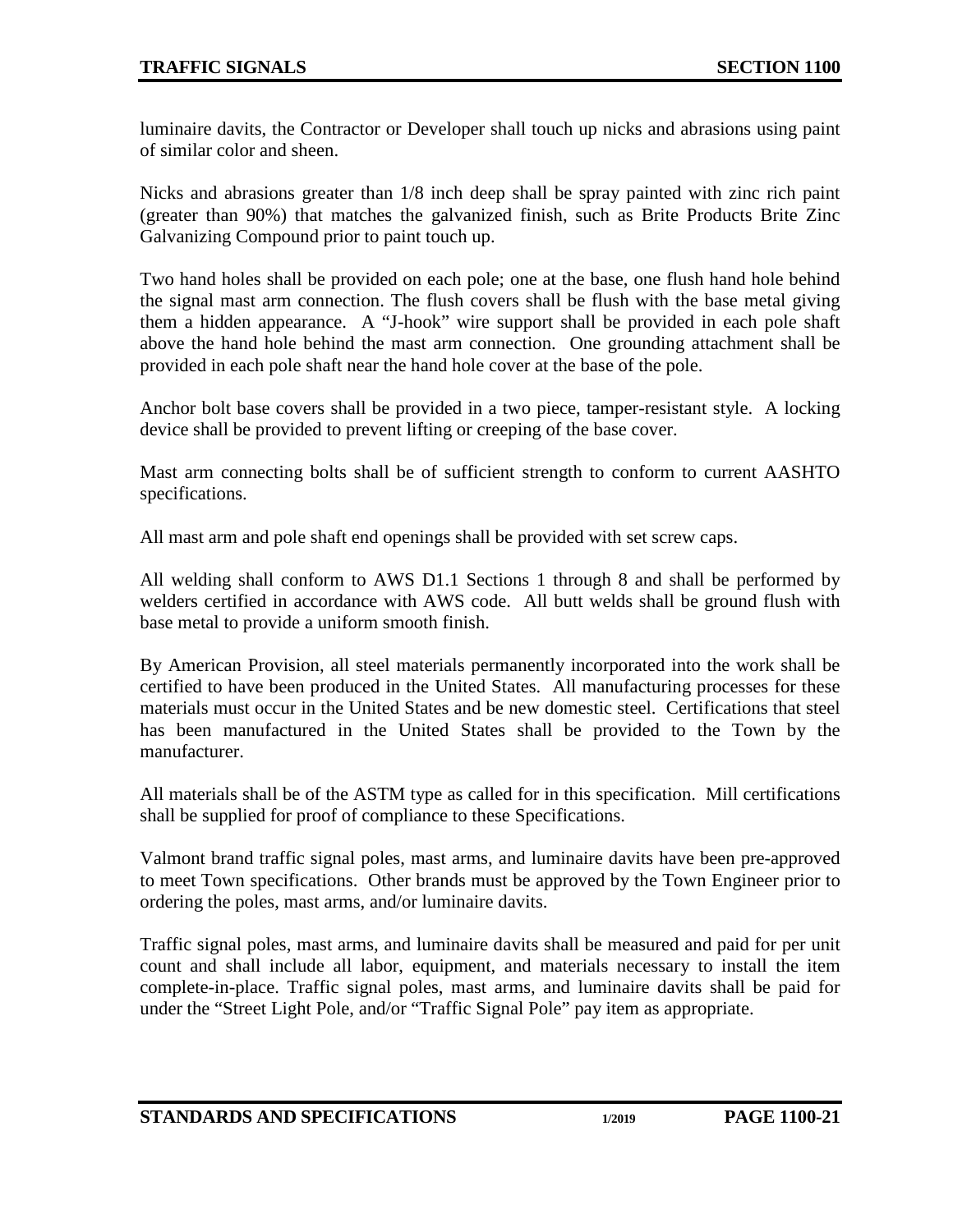#### <span id="page-21-0"></span>**1123.00 PEDESTRIAN POLE**

Pedestrian poles shall be designed to meet the structural requirement given in the latest edition of "Standard Specifications for Structural Support for Highway Signs, Luminaires and Traffic Signals", published by AASHTO, for a wind velocity of 90 MPH.

Pedestrian poles shall be aluminum of the appropriate length of 8-feet, 12-feet, or 15-feet as required for signal equipment mounting heights in compliance with the latest MUTCD standards. When aluminum poles are not of adequate strength for the given wind load to meet the above AASHTO requirements, use of a Schedule 40 galvanized steel pole shall be required. Pedestrian poles shall be painted black in color.

With the exception of beacon assemblies, top mounting of signal heads shall not be permitted.

The pole base shall be frangible, of the same material as the pole.

After installation where galvanized steel poles have been installed, nicks and abrasions greater than 1/8 inch deep shall be spray painted with zinc rich paint (greater than 90%) that matches the galvanized finish, such as Brite Products Brite Zinc Galvanizing Compound.

Pedestrian poles shall be measured and paid for per unit count and shall include all labor, equipment, and materials necessary to install the item complete-in-place. Pedestrian poles shall be paid for under the "Pedestrian Pole" pay item.

### <span id="page-21-1"></span>**1124.00 PEDESTRIAN PUSH BUTTON POLE**

Pedestrian push button pole shall be as illustrated in the standard details, constructed of Schedule 40 galvanized steel painted black. Pole base shall be frangible.

After installation, nicks and abrasions greater than 1/8 inch deep shall be spray painted with zinc rich paint (greater than 90%) that matches the galvanized finish, such as Brite Products Brite Zinc Galvanizing Compound.

Pedestrian push button poles shall be measured and paid for per unit count and shall include all labor, equipment, and materials necessary to install the item complete-in-place. Pedestrian push button poles shall be paid for under the "Pedestrian Push Button Pole" pay item.

### <span id="page-21-2"></span>**1125.00 ILLUMINATED STREET NAME SIGNS**

Illuminated street name signs shall be RAZOR Internally-Illuminated LED Street Name Signs as manufactured by Temple Edge-Lit or approved equal.

Illuminated street name signs shall be double sided unless otherwise defined in the project plans and/or specifications.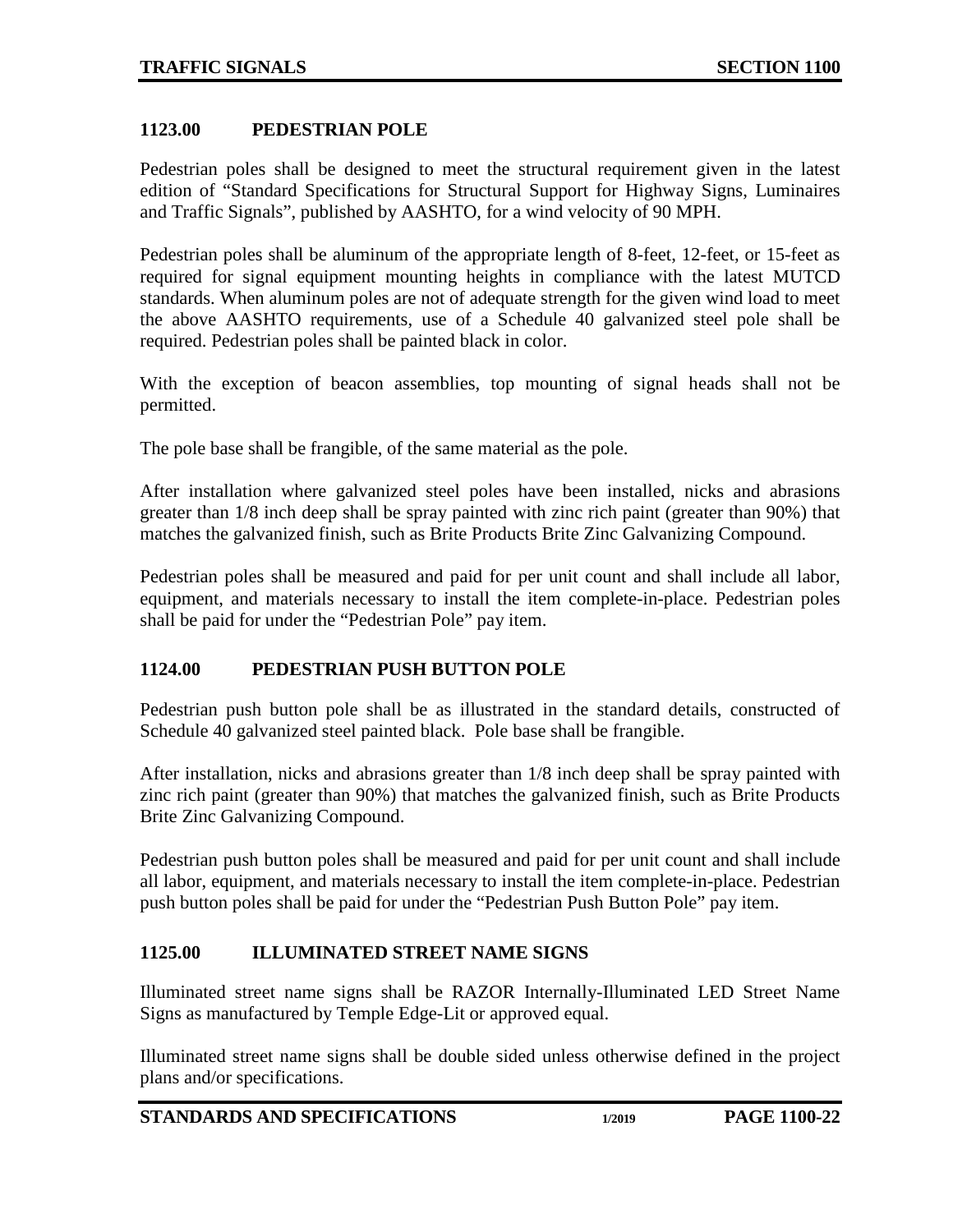Illuminated street name signs housings shall be constructed of 6000 series aluminum.

Sheeting shall be 3M Electro Cut film #1178 with white lettering over a green background.

The sign shall be provided with a manufacturer approved under-hang mast arm mount.

Illuminated street name signs shall have a minimum wind load rating of 150 MPH with 1.14 gust factor and ice loading as per AASHTO LTS-4 2001.

LEDs shall be high-intensity, rated for a minimum of 60,000 hours.

Illuminated street name signs shall be warranted for a minimum or 5 years.

Illuminated street name signs shall be measured and paid for per unit count and shall include all labor, equipment, and materials necessary to install the item complete-in-place. Illuminated street name signs shall be paid for under the "Illuminated Street Name Sign" pay item.

### <span id="page-22-0"></span>**1126.00 BLANK OUT REGULATORY/WARNING SIGNS**

Blank out regulatory or warning sign housings shall be constructed of aluminum unless directed otherwise by the Town Engineer. All ferrous hardware parts shall be galvanized cadmium plated, or stainless steel.

The lens panel shall be capable of removal or be swung open without the use of tools.

The sign panel shall be completely blanked out when not energized. The sign color shall not fade when exposed to an accelerated test of ultraviolet light equivalent to five years of outdoor exposure.

The entire surface of the sign panel shall be evenly illuminated. All messages shall be clearly legible attracting attention under any lighting conditions for an advance distance of at least 500 feet. When illuminated, the sign shall be visible anywhere within the approximately a 60 degree cone centered about the optic axis.

Terminal blocks shall be molded, phenolic, barrier type rated at 15 ampere, 1000 V and shall have waterproof marking strips. No wiring splices will be permitted within the sign without the permission of the Town Engineer.

The overall weight of the complete sign assembly including mounting hardware shall not exceed 90 lbs.

Blank out regulatory or warning signs shall be of LED or fiber optic light source type as specified in the project plans and specifications.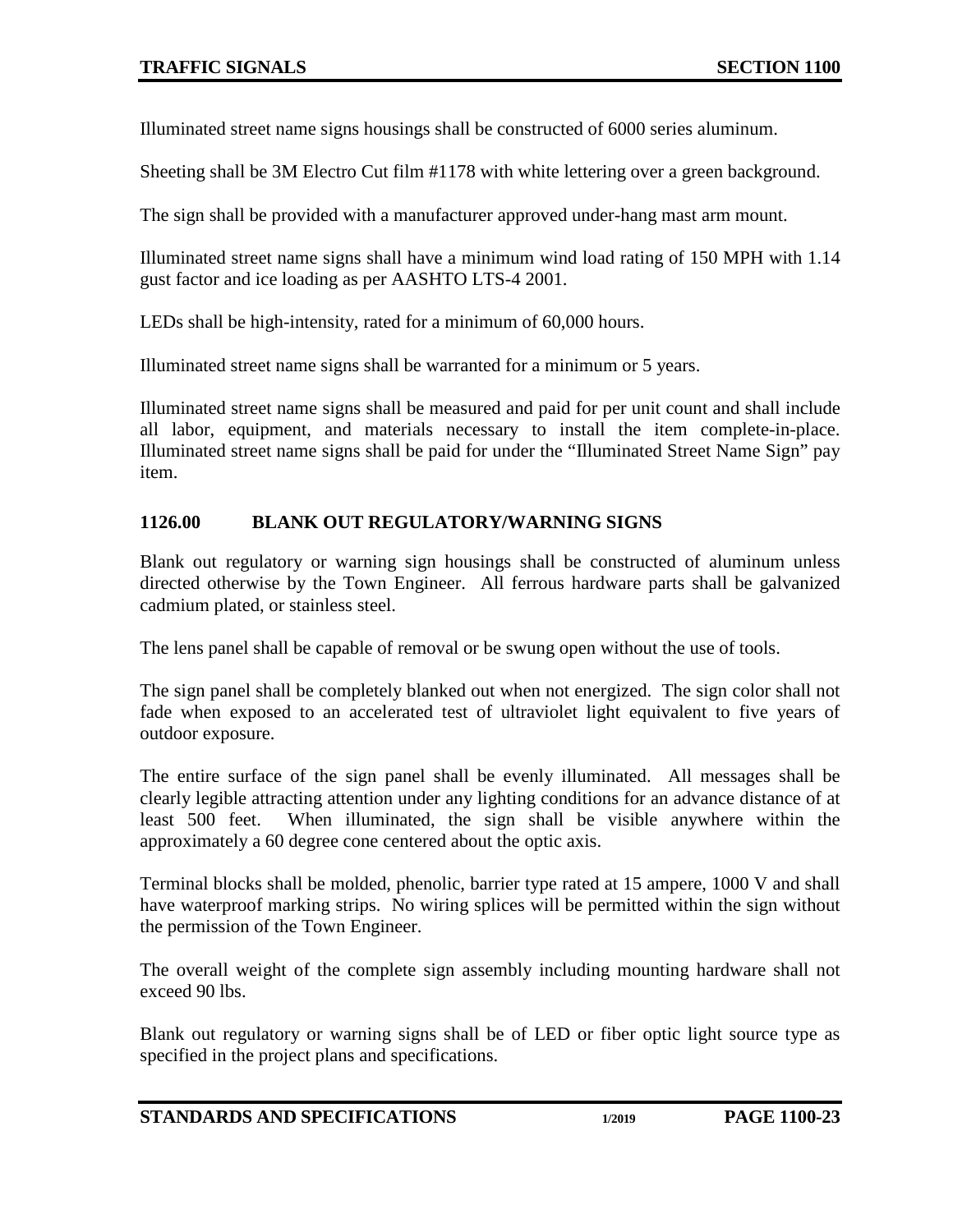If a fiber optic light source is specified, the lamps shall be 50 watts or less, operating at 15 volts or less and shall have an average rated life of 8,000 hours or more. The color of any message shall be changeable in the field by replacement of the color filters without removing the sign from the case.

Blank out regulatory/warning signs shall be measured and paid for per unit count and shall include all labor, equipment, and materials necessary to install the item complete-in-place. Blank out regulatory/warning signs shall be paid for under the "Blank Out Regulatory/Warning Sign" pay item.

### <span id="page-23-0"></span>**1127.00 SCHOOL FLASHING BEACON ASSEMBLY**

A school flashing beacon assembly shall be as shown in the standard details.

LED indications shall be furnished for all indications. For 120VAC installations, LED indications shall be warranted for a minimum of seven years by the manufacturer. For solar installations, LED indications shall be warranted for a minimum of five years by the manufacturer.

Each school flasher beacon assembly shall include a NEMA Type 4 enclosure for housing the associated time clock unit and electrical connections. When solar power is used in conjunction with the school flashing beacon assembly, the NEMA Type 4 enclosure shall be of sufficient size to house all associated solar power equipment, including the battery(s), as may be applicable.

The NEMA Type 4 enclosure shall be lockable and provided with a treasury type lock Corbin number R357SGS, or exact equivalent

A time clock, RTC model number AP21T, or approved equal shall be incorporates in the school flashing beacon assembly NEMA Type 4 enclosure.

Terminal blocks shall be molded, phenolic, barrier type rated at 15 ampere, 1000 V. No wiring splices will be permitted within the school flasher beacon assembly or NEMA Type 4 enclosure without the permission of the Town Engineer.

Signs shall be supplied and installed by the Contractor or Developer as an integral part of the flashing assembly.

For 120VAC installations, a main circuit breaker shall be installed in the NEMA Type 4 enclosure between the service feed and school flashing beacon assembly electronics. Fuse(s) in place of the circuit breaker shall not be permitted. A main circuit breaker shall not be required for solar type installations.

For 120VAC installations, a 120VAC receptacle shall be installed within the NEMA Type 4 enclosure.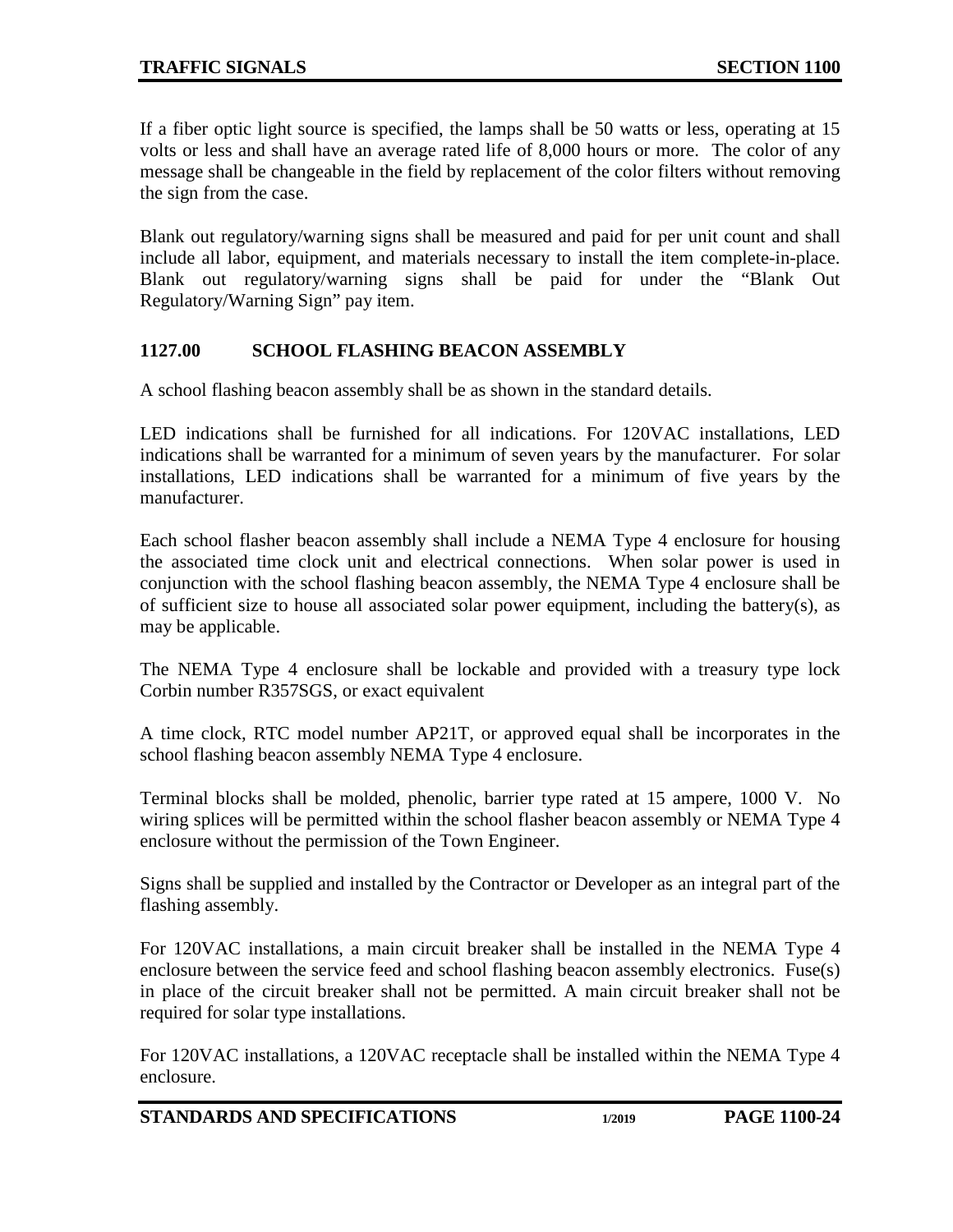School flashing beacon assemblies shall be paid for on a unit price basis and shall include all labor, equipment, materials, and electrical service connections necessary to install a school flashing beacon assembly, complete-in-place, on a single pole. School flashing beacon assemblies shall be paid for under the "School Flashing Beacon Assembly" pay item.

# <span id="page-24-1"></span><span id="page-24-0"></span>**1128.00 WARNING OR REGULATORY SIGN FLASHING BEACON ASSEMBLY**

A warning or regulatory sign flashing beacon assembly shall be as shown in the standard details.

LED indications shall be furnished for all indications. For 120VAC installations, LED indications shall be warranted for a minimum of seven years by the manufacturer. For solar installations, LED indications shall be warranted for a minimum of five years by the manufacturer.

All terminations shall be made on a terminal block located within the signal head. Terminal blocks shall be molded, phenolic, barrier type rated at 15 ampere, 1000 V. No wiring splices will be permitted within the warning or regulatory sign flashing beacon assembly without the permission of the Town Engineer.

Signs shall be supplied and installed by the Contractor or Developer as an integral part of the flashing assembly.

Warning or regulatory sign flashing beacon assemblies shall be paid for on a unit price basis and shall include all labor, equipment, materials, and electrical service connections necessary to install a warning or regulatory sign flashing beacon assembly, complete-in-place, on a single pole. Warning or regulatory sign flashing beacon assemblies shall be paid for under the "Warning/Regulatory Sign Flashing Beacon Assembly" pay item.

### <span id="page-24-2"></span>**1129.00 SOLAR POWER SYSTEM**

The solar power system shall be of sufficient size to adequately support the power requirements of the attached equipment year round.

The solar power system shall incorporate a solid-state solar controller including a high output solar regulator and low voltage disconnect.

The solar power system shall operate on input voltages ranging from 11.5 VDC to 25 VDC.

The solar regulator's minimum rating shall be 25A at 12 VDC, temperature compensation.

The solar panel position shall be field settable to the correct degree required at the location.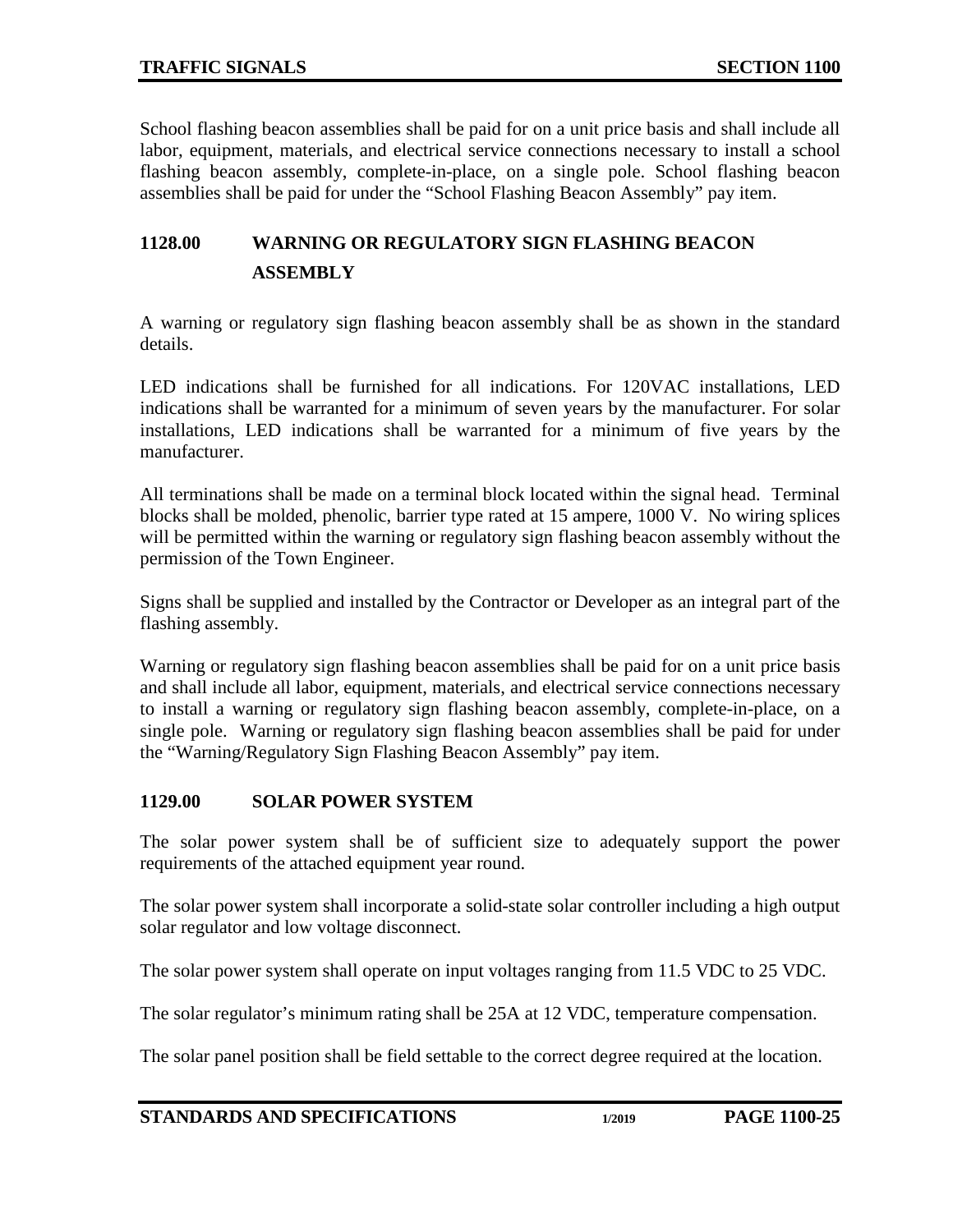The solar system shall use automatic night dimming to conserve power.

The solar power system shall not be paid for separately but shall be included in the cost for the equipment it is powering and shall include all labor, equipment, and materials necessary to install a solar power system, complete-in-place, on a single pole.

### <span id="page-25-0"></span>**1130.00 UNINTERRUPTABLE POWER SUPPLY (UPS)**

A UPS shall be installed for all new traffic signals and shall be a Clary SP1250LX or approved equal.

The UPS shall include a bypass switch by which the user can manually bypass the UPS and power the signal via utility power.

The UPS shall include a weatherproof generator receptacle accessible via the exterior of the traffic signal cabinet. The UPS generator receptacle shall be mounted at a minimum height of two feet as measured from the bottom of the cabinet.

The UPS shall be configured such that the UPS provides regulated 120VAC, 60 Hz, single phase output power to run the signal in full operation and recharges the UPS batteries while under generator power.

The UPS unit shall automatically sense when generator power is applied, and when generator power fails. When generator power is applied, the UPS unit shall be configured such that it automatically reverts to generator power.

The UPS unit shall be configured such that it automatically reverts back to either utility power or UPS battery power respectively, based upon the availability at the time, when the generator power falls outside of acceptable signal tolerances.

The UPS shall be supplied with a minimum of six (6) 12V, sealed, maintenance free batteries as approved for use by the manufacturer.

The UPS shall be installed per manufacturer's specifications.

Programming software and manuals shall be supplied with each UPS and shall become the property of the Town at the completion of the project.

UPS units shall be initially programmed to provide two (2) hours of normal operation before transitioning to flash mode.

A UPS shall include all labor, equipment, and materials necessary to install the item complete-in-place.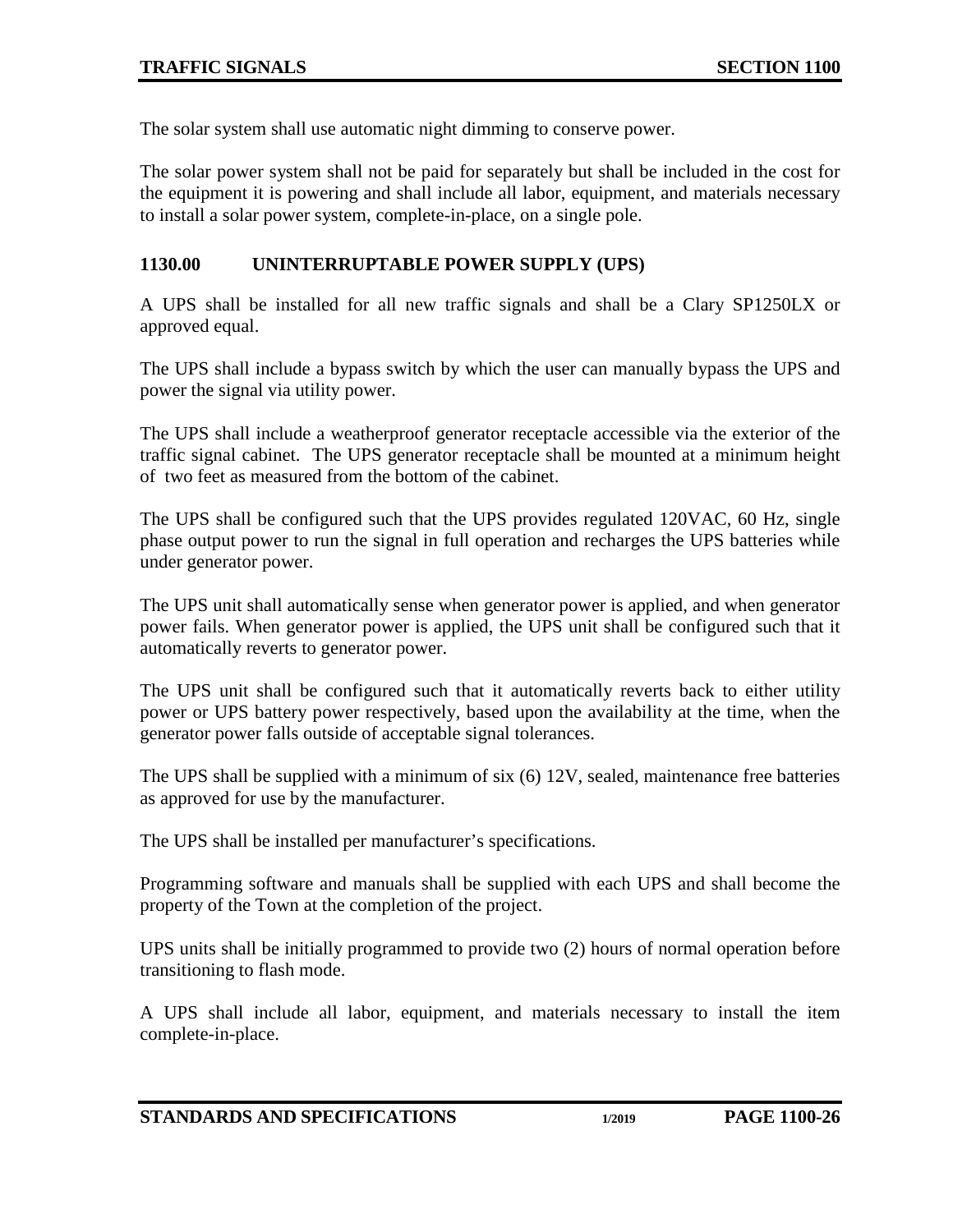UPS shall be measured by the units installed and shall include all labor, equipment, and materials necessary to install a UPS, complete-in-place. UPS shall be paid for under the pay item "Uninterruptible Power Supply".

## <span id="page-26-0"></span>**1131.00 MISCELLANEOUS HARDWARE**

All ferrous mounting hardware and weatherheads shall be galvanized, cadmium plated, or made of stainless steel to resist corrosion.

## <span id="page-26-1"></span>**1132.00 FIELD TESTING**

Prior to completion of the work, the Contractor or Developer shall cause the following tests to be made on all traffic signals in the presence of the Town Engineer:

Each circuit shall be tested for continuity.

Each circuit shall be tested for grounds.

A functional test shall be made in which it is demonstrated that each and every part of the system functions as specified or intended herein. The functional test for the traffic signal installation shall consist of not less than fourteen (14) days of continuous, satisfactory operation following a three to five day mandatory flashing period, or other flash period as directed by the Town Engineer.

Signal turn-on, following the mandatory flashing period to transition into the functional test, shall be scheduled with the Town Engineer, completed Monday-Thursday during normal business hours.

# <span id="page-26-3"></span><span id="page-26-2"></span>**1133.00 MAINTENANCE AND EMERGENCY REPAIR DURING CONSTRUCTION**

During the construction, reconstruction, fourteen-day test period, and until signal Construction Acceptance by the Town, the Contractor or Developer shall maintain the system or systems on a 24 hour basis. The cost of any maintenance necessary except electrical energy, and maintenance due to damage by public traffic, shall not be paid for separately but shall be included in the cost of the work.

Acceptance by the Town of the work performed by the Contractor or Developer shall only take place after all punch list items have been satisfactorily completed and inspected by the Town.

The Contractor or Developer shall provide the Town with a 24 hour one call phone number for reporting of any and all signal malfunctions. Fees incurred for such service shall not be paid for separately but shall be included in the cost of the work.

**STANDARDS AND SPECIFICATIONS 1/2019 PAGE 1100-27**